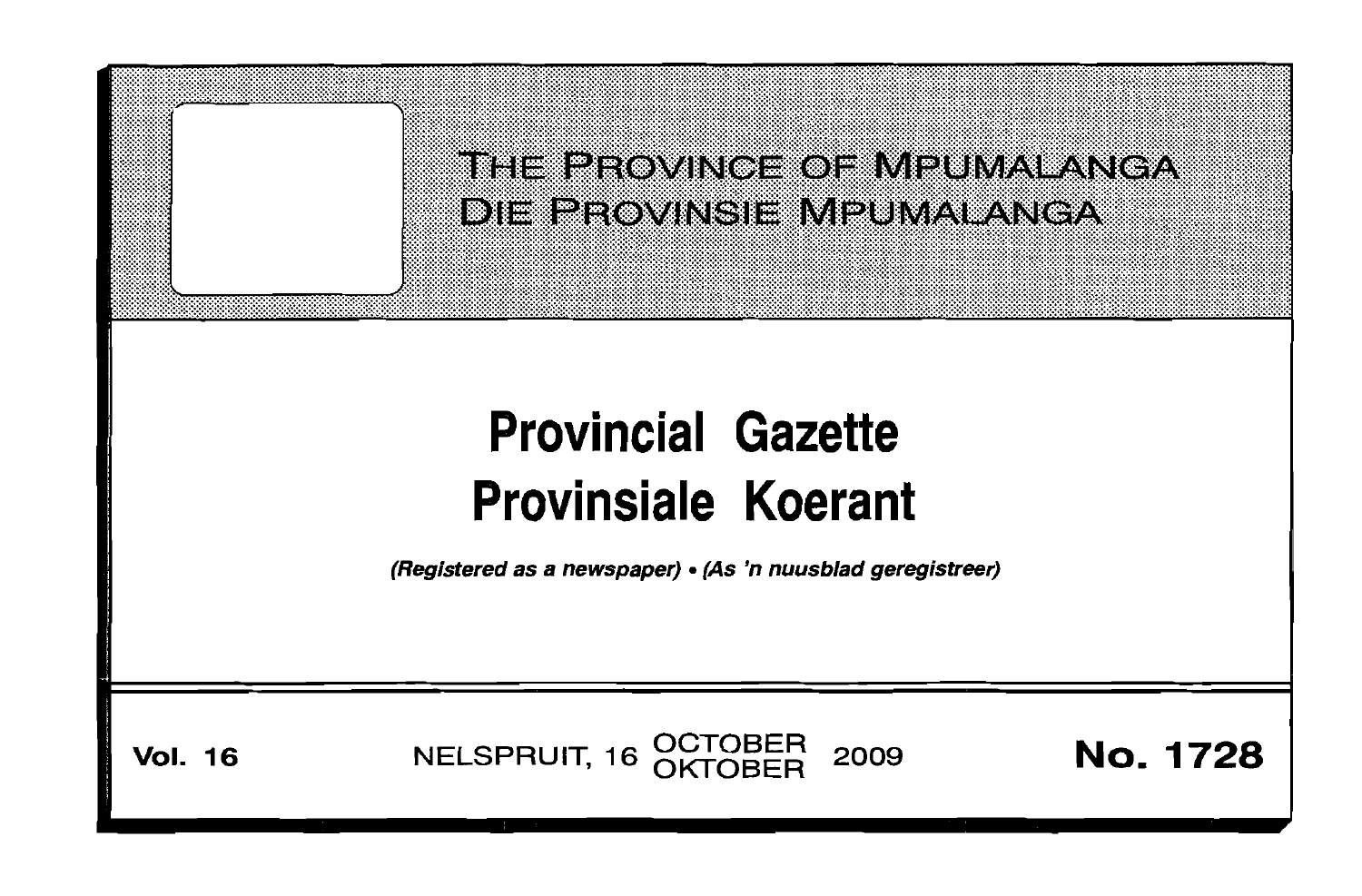No.

# **CONTENTS • INHOUD**

Page Gazette No. No.

# **GENERAL NOTICES· ALGEMENE KENNISGEWINGS**

| 318 |                                                                                                                | 8  | 1728 |
|-----|----------------------------------------------------------------------------------------------------------------|----|------|
| 318 |                                                                                                                | 8  | 1728 |
| 319 |                                                                                                                | 8  | 1728 |
| 319 |                                                                                                                | 9  | 1728 |
| 320 |                                                                                                                | 19 | 1728 |
| 320 |                                                                                                                | 19 | 1728 |
| 321 |                                                                                                                | 9  | 1728 |
| 321 |                                                                                                                | 9  | 1728 |
| 322 |                                                                                                                | 10 | 1728 |
| 322 |                                                                                                                | 10 | 1728 |
| 323 |                                                                                                                | 10 | 1728 |
| 323 |                                                                                                                | 11 | 1728 |
| 324 | Town-planning and Townships Ordinance (15/1986): Establishment of township: Drum Rock Industrial Park          | 11 | 1728 |
| 324 | Ordonnansie op Dorpsbeplanning en Dorpe (15/1986): Stigting van dorp: Drum Rock Industrial Park                | 12 | 1728 |
| 325 | Town-planning and Townships Ordinance (15/1986): Rezoning: Portion 14, Erf 187, Hectorspruit Extension 1       | 12 | 1728 |
| 325 | Ordonnansie op Dorpsbeplanning en Dorpe (15/1986): Hersonering: Gedeelte 14, Erf 187, Hectorspruit-            | 12 | 1728 |
| 326 | Local Government Ordinance (17/1939): Permanent closure of public road: Portion of Emnotweni Avenue, Riverside | 13 | 1728 |
| 326 | Ordonnansie op Plaaslike Bestuur (17/1939): Permanente sluiting van openbare pad: Gedeelte van                 | 13 | 1728 |
| 330 |                                                                                                                | 14 | 1728 |
| 330 |                                                                                                                | 14 | 1728 |
| 331 | Town-planning and Townships Ordinance (15/1986): Steve Tshwete Amenment Scheme 356                             | 14 | 1728 |
| 331 |                                                                                                                | 15 | 1728 |
| 332 |                                                                                                                | 15 | 1728 |
| 332 |                                                                                                                | 15 | 1728 |
| 333 |                                                                                                                | 16 | 1728 |
| 333 |                                                                                                                | 16 | 1728 |
| 334 |                                                                                                                | 16 | 1728 |
| 334 |                                                                                                                | 17 | 1728 |
| 335 | Town-planning and Townships Ordinance (15/1986): Establishment of township: Kamaghekeza Extension 2            | 17 | 1728 |
| 336 | Development Facilitation Act (67/1995): Land development application: Portion 20, farm Groenvlei 353 JT        | 18 | 1728 |
| 337 |                                                                                                                | 20 | 1728 |
|     | <b>LOCAL AUTHORITY NOTICES</b>                                                                                 |    |      |

| 224 Town-planning and Townships Ordinance (15/1986): Thaba Chweu Municipality: Lydenburg Amendment Scheme |      |
|-----------------------------------------------------------------------------------------------------------|------|
| $226/95$                                                                                                  | 1728 |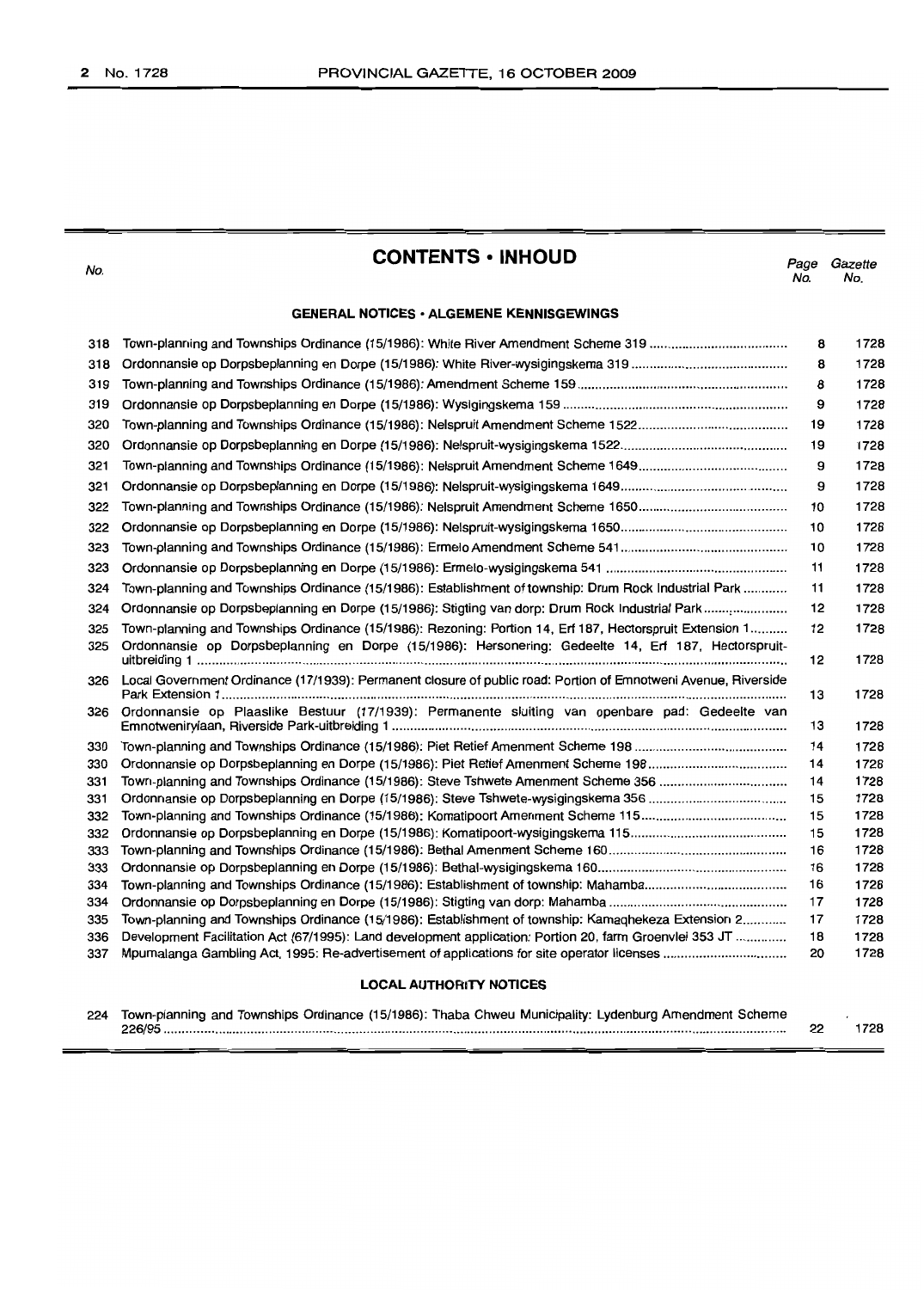| No. 1728 3<br>PROVINSIALE KOERANT, 16 OKTOBER 2009                                                                                                                 |  |  |  |  |  |  |
|--------------------------------------------------------------------------------------------------------------------------------------------------------------------|--|--|--|--|--|--|
| <b>IMPORTANT NOTICE</b>                                                                                                                                            |  |  |  |  |  |  |
| The                                                                                                                                                                |  |  |  |  |  |  |
| <b>Mpumalanga Province Provincial Gazette Function</b>                                                                                                             |  |  |  |  |  |  |
| will be transferred to the                                                                                                                                         |  |  |  |  |  |  |
| <b>Government Printer</b> in Pretoria                                                                                                                              |  |  |  |  |  |  |
| as from 1 April 2005                                                                                                                                               |  |  |  |  |  |  |
| <b>NEW PARTICULARS ARE AS FOLLOWS:</b>                                                                                                                             |  |  |  |  |  |  |
| Postal address:<br><b>Physical address:</b>                                                                                                                        |  |  |  |  |  |  |
| Private Bag X85<br><b>Government Printing Works</b><br>Pretoria<br>149 Bosman Street<br>0001<br>Pretoria                                                           |  |  |  |  |  |  |
| New contact persons: Louise Fourie Tel.: (012) 334-4686<br>Mrs H. Wolmarans Tel.: (012) 334-4591                                                                   |  |  |  |  |  |  |
| Fax number:<br>$(012)$ 323-8805                                                                                                                                    |  |  |  |  |  |  |
| <b>E-mail address:</b><br>hester.wolmarans@gpw.gov.za<br>louise.fourie@gpw.gov.za                                                                                  |  |  |  |  |  |  |
| <b>Contact persons for subscribers:</b>                                                                                                                            |  |  |  |  |  |  |
| Mrs S. M. Milanzi Tel.: (012) 334-4734<br>Mrs J. Wehmeyer Tel.: (012) 334-4753<br>Fax.: (012) 323-9574                                                             |  |  |  |  |  |  |
| This phase-in period is to commence from 18 March 2005 (suggest date of advert)<br>and notice comes into operation as from 1 April 2005.                           |  |  |  |  |  |  |
| Subscribers and all other stakeholders are advised to send their advertisements<br>directly to the Government Printing Works, two weeks before the 1st April 2005. |  |  |  |  |  |  |
| In future, adverts have to be paid in advance<br>before being published in the Gazette.                                                                            |  |  |  |  |  |  |
| <b>AWIE VAN ZYL</b><br><b>Advertising Manager</b>                                                                                                                  |  |  |  |  |  |  |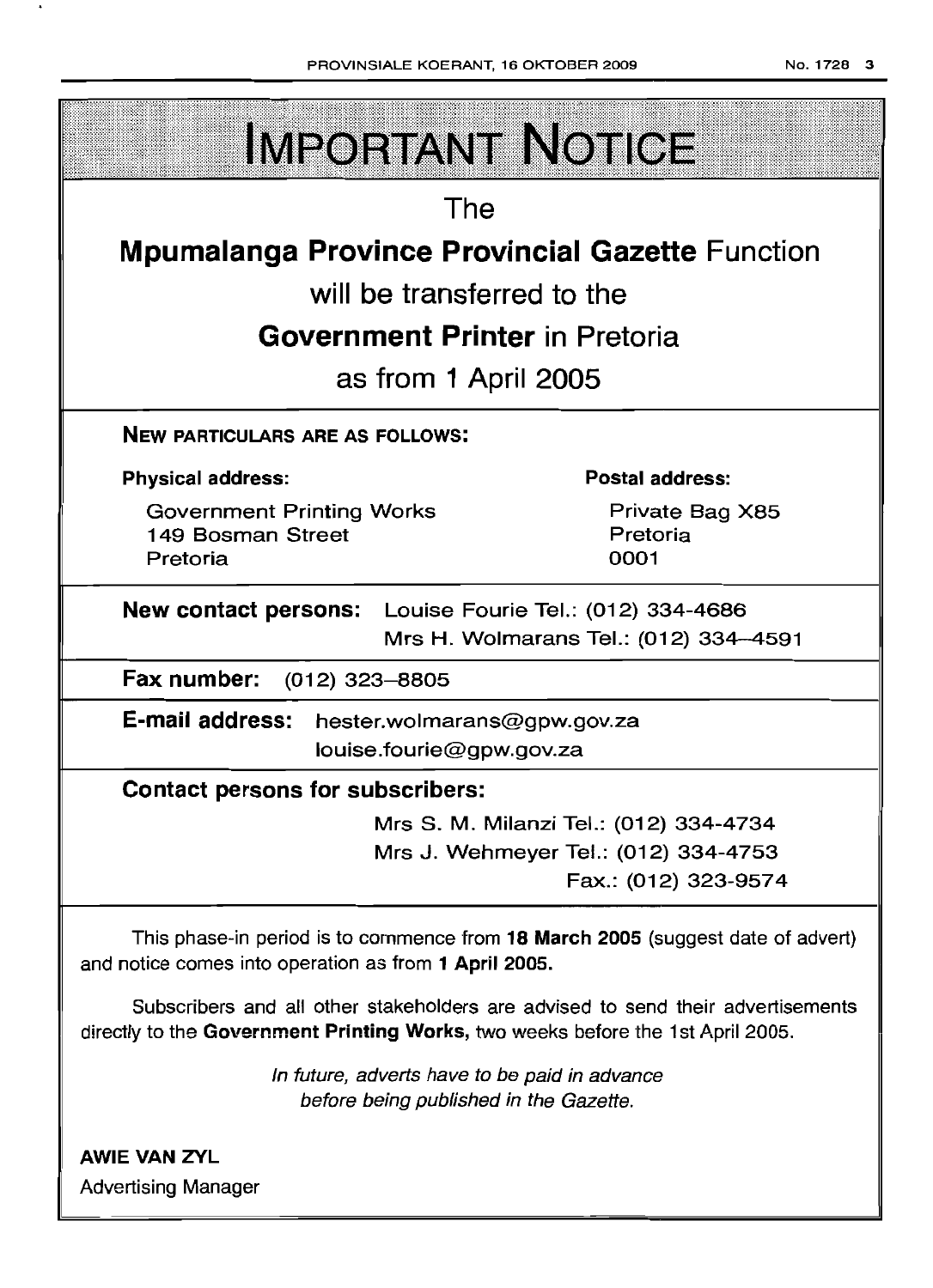IT IS THE CLIENTS RESPONSIBILITY TO ENSURE THAT THE CORRECT AMOUNT IS PAID AT THE CASHIER OR DEPOSITED INTO THE GOVERNMENT PRINTING WORKS BANK ACCOUNT AND ALSO THAT THE REQUISITION/COVERING LETTER TOGETHER WITH THE ADVERTISEMENTS AND THE PROOF OF DEPOSIT REACHES THE GOVERNMENT PRINTING WORKS IN TIME FOR INSERTION IN THE PROVINCIAL GAZETTE. **No ADVERTISEMENTS WILL BE PLACED WITHOUT PRIOR PROOF OF PRE-PAYMENT.**

**A PRICE INCREASE OF 8,5% WILL BE EFFECTIVE ON ALL TARIFFS FROM 1 MAY 2008**

1/4 page **R 374.75** Letter Type: Arial Size: 10 Line Spacing: At: Exactly 11 pt

1/4 page **R 187.37** Letter Type: Arial Size: 10

Line Spacing: At: Exactly 11 pt

1/4page **R 562.13**

Letter Type: Arial Size: 10 Line Spacing: At: Exactly 11pt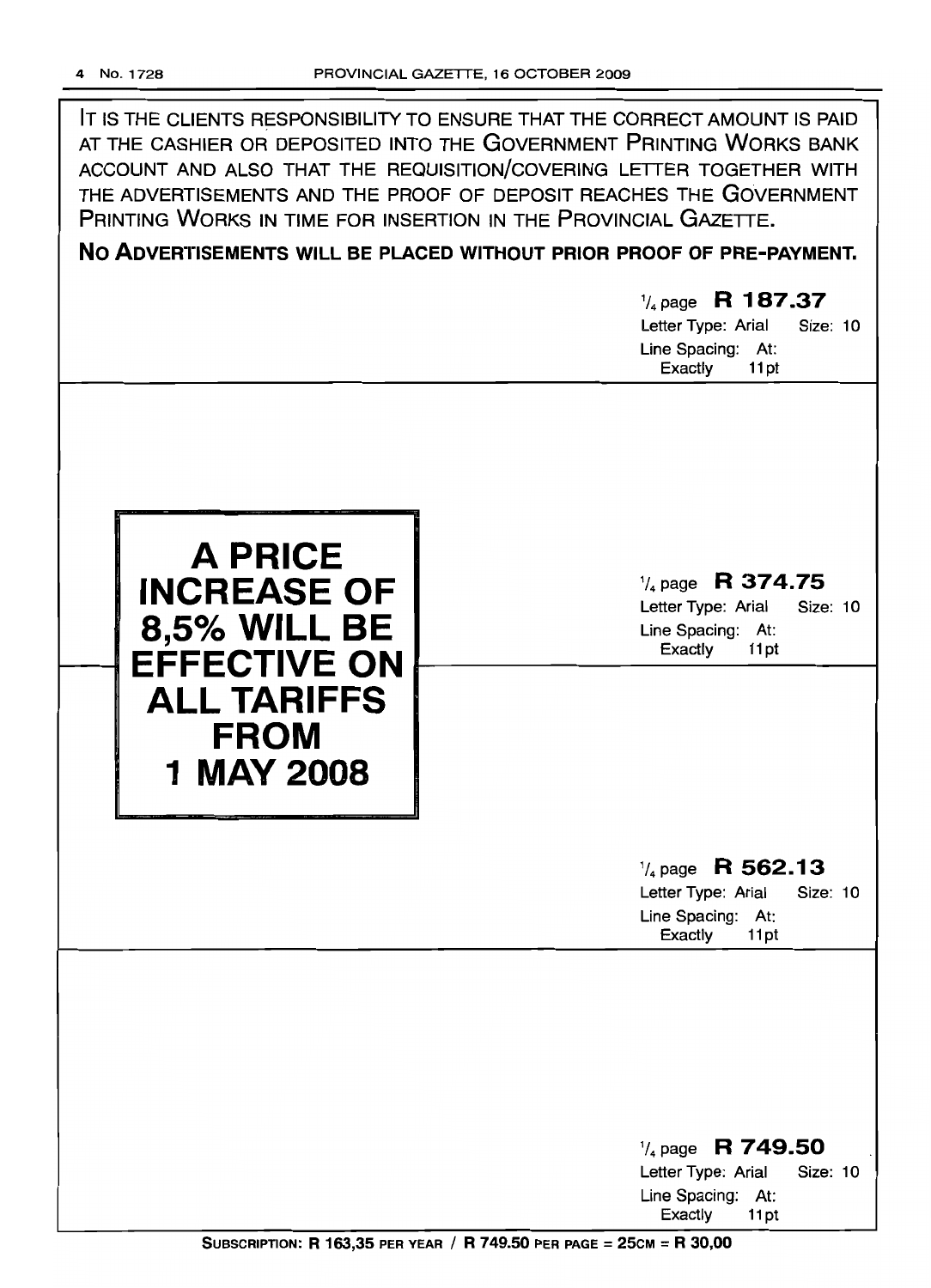

the advertiser;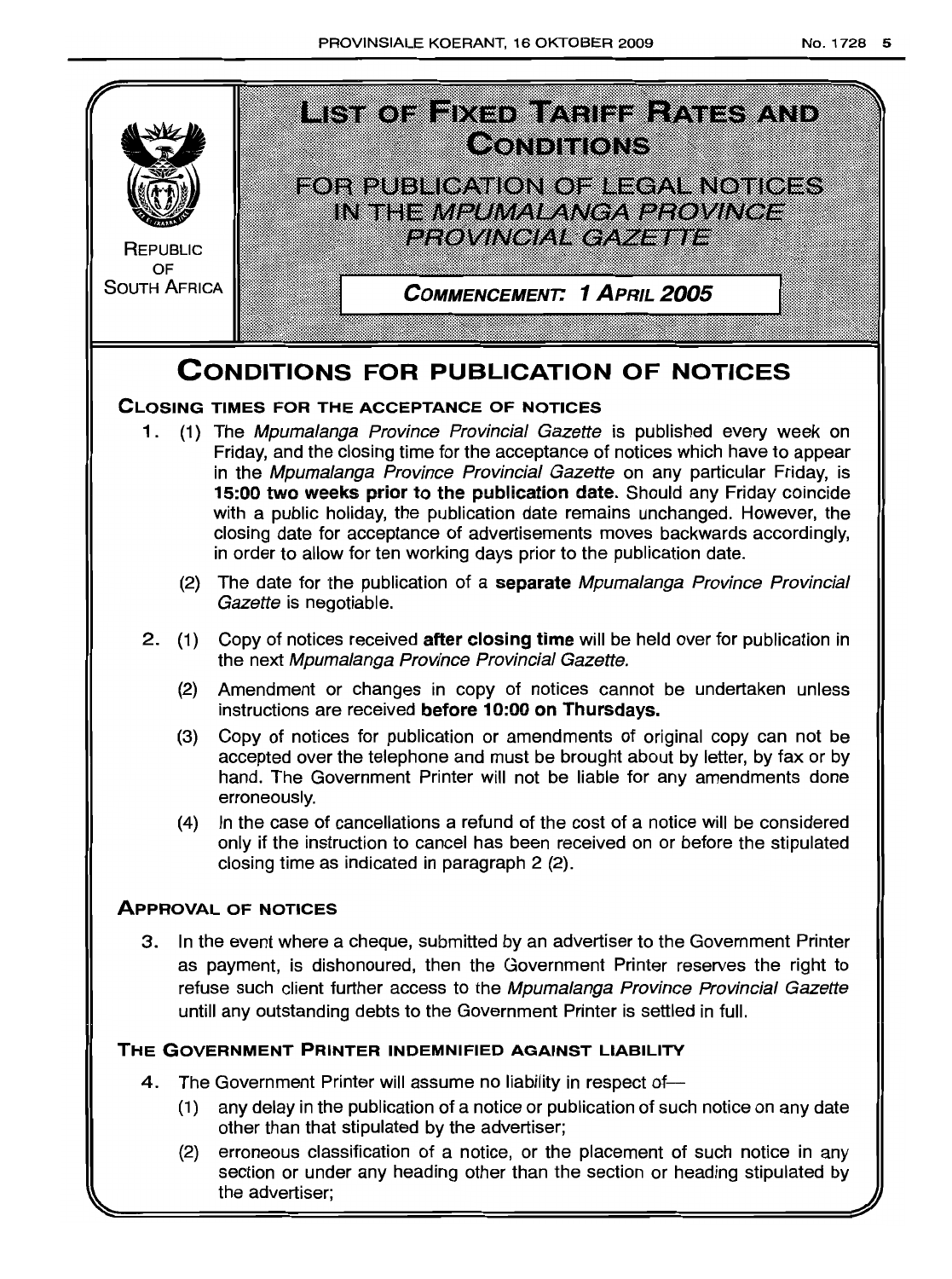*r*

(3) any editing, revision, omission, typographical errors or errors resulting from faint or indistinct copy.

# LIABILITY OF ADVERTISER

5. Advertisers will be held liable for any compensation and costs arising from any action which may be instituted against the Government Printer in consequence of the publication of any notice.

# **COPY**

- 6. Copy of notices must be typed on one side of the paper only and may not constitute part of any covering letter or document.
- 7. At the top of any copy, and set well apart from the notice, the following must be stated:

Where applicable

- (1) The heading under which the notice is to appear.
- (2) The cost of publication applicable to the notice, in accordance with the 'Word Count Table".

# PAYMENT OF COST

- 9. With effect from 1 April 2005 no notice will be accepted for publication unless the cost of the insertion(s) is prepaid in CASH or by CHEQUE or POSTAL ORDERS. It can be arranged that money can be paid into the banking account of the Government Printer, in which case the deposit slip accompanies the advertisement before publication thereof.
- 10. (1) The cost of a notice must be calculated by the advertiser in accordance with the word count table.
	- (2) Where there is any doubt about the cost of publication of a notice, and in the case of copy, an enquiry, accompanied by the relevant copy, should be addressed to the Advertising Section, Government Printing Works, Private Bag X8S, Pretoria, 0001 [Fax: (012) 323-8805], before publication.
- 11 . Overpayment resulting from miscalculation on the part of the advertiser of the cost of publication of a notice will not be refunded, unless the advertiser furnishes adequate reasons why such miscalculation occurred. In the event of underpayments, the difference will be recovered from the advertiser, and the notice(s} will not be published until such time as the full cost of such publication has been duly paid in cash or by cheque or postal orders, or into the banking account.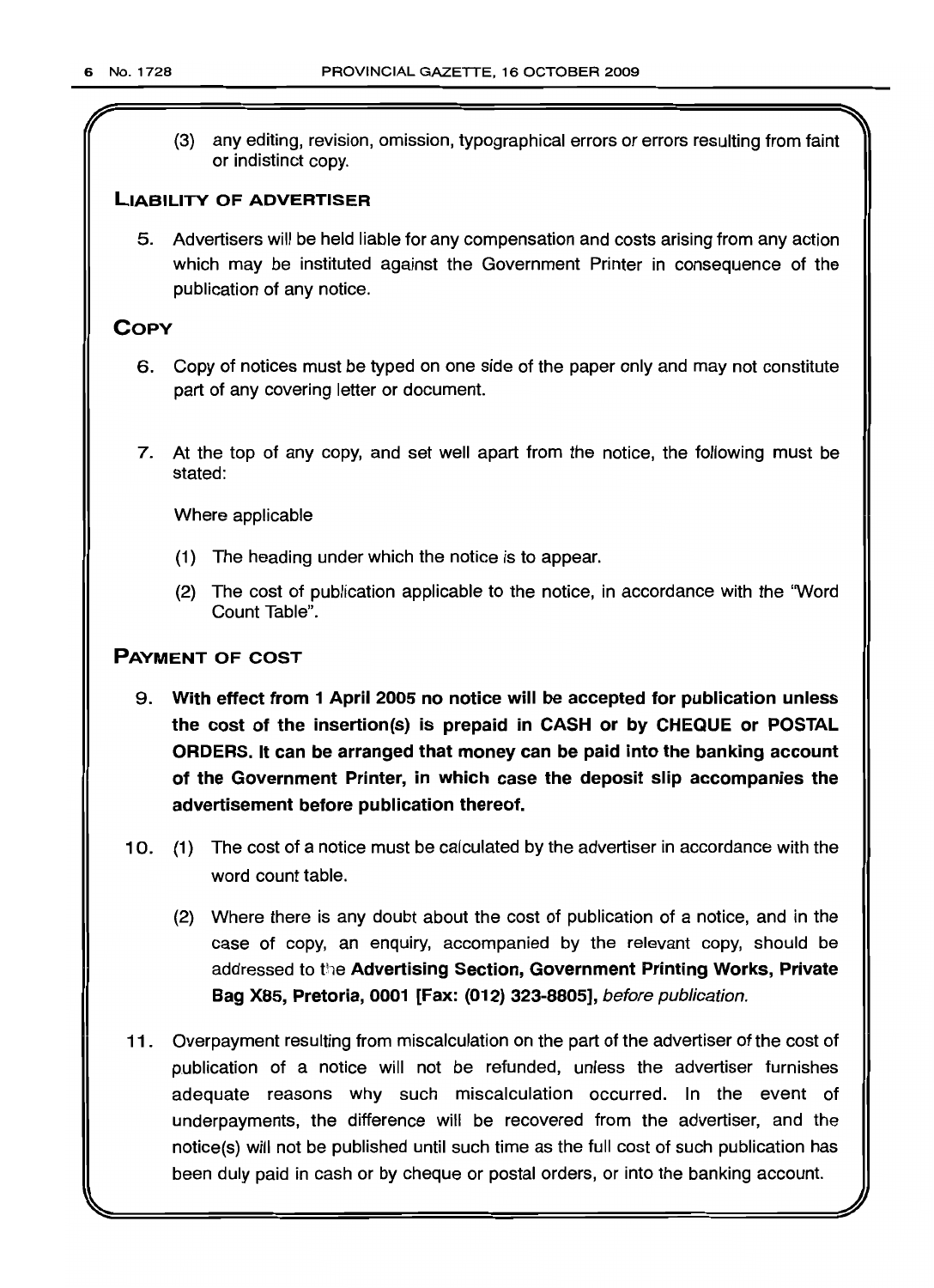- 12. In the event of a notice being cancelled, a refund will be made only if no cost regarding the placing of the notice has been incurred by the Government Printing Works.
- 13. The Government Printer reserves the right to levy an additional charge in cases where notices, the cost of which has been calculated in accordance with the Word Count Table, are subsequently found to be excessively lengthy or to contain overmuch or complicated tabulation.

# PROOF OF PUBLICATION

14. Copies of the Mpumalanga Province Provincial Gazette which may be required as proof of publication, may be ordered from the Government Printer at the ruling price. The Government Printer will assume no liability for any failure to post such Mpumalanga Province Provincial Gazette(s) or for any delay in despatching it/them.

# **GOVERNMENT PRINTERS BANK ACCOUNT PARTICULARS**

Bank: ABSA

BOSMAN STREET

Account No.: 4057114016

Branch code: 632005

Reference No.: 00000047

Fax No.: (012) 323 8805

# Enquiries:

| Mrs. L. Fourie    | Tel.: (012) 334-4686 |
|-------------------|----------------------|
| Mrs. H. Wolmarans | Tel.: (012) 334-4591 |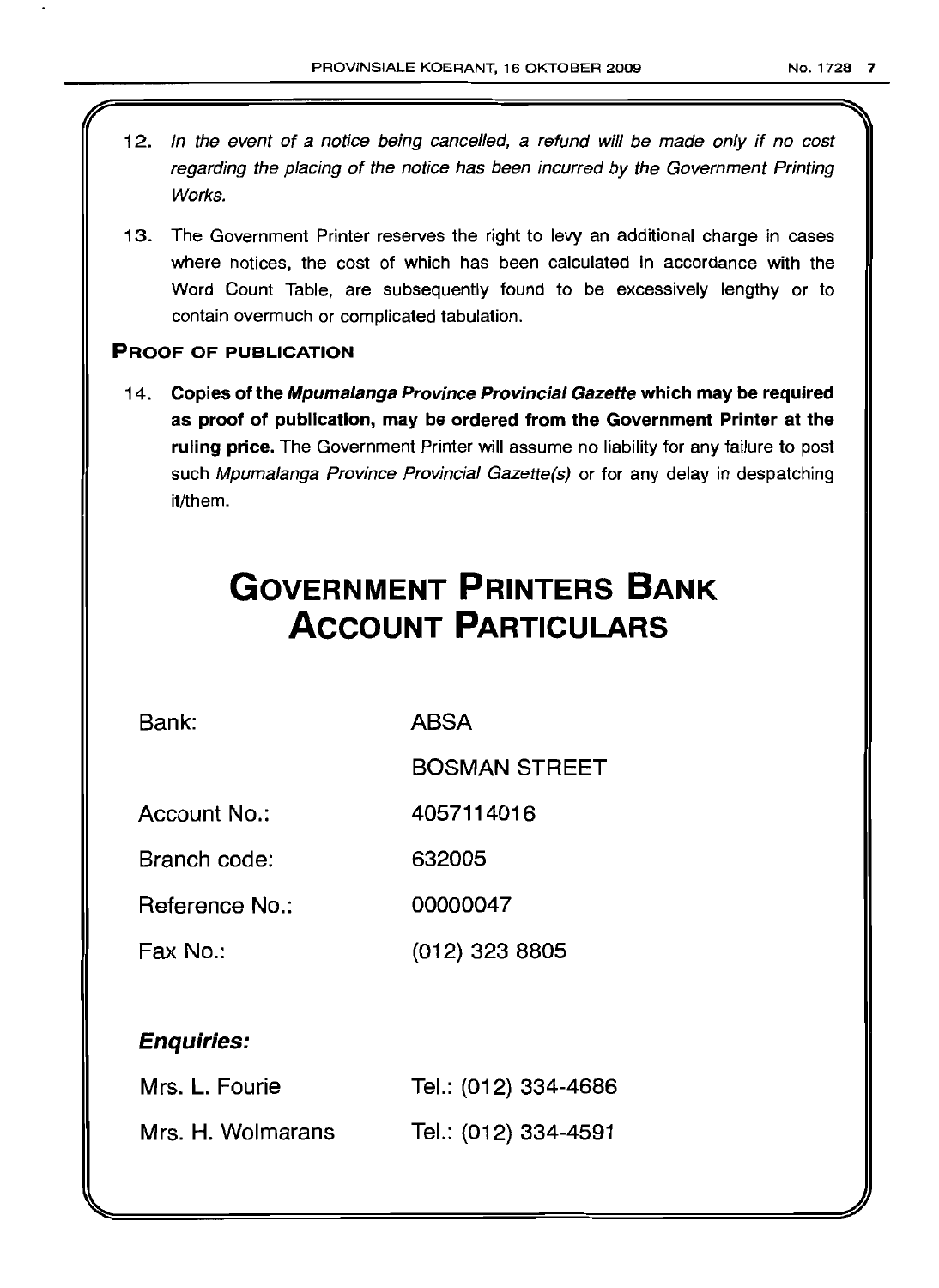# GENERAL NOTICES • ALGEMENE KENNISGEWINGS

### NOTICE 318 OF 2009

#### WHITE RIVER AMENDMENT SCHEME 319

NOTICE OF APPLICATION FOR AMENDMENT OF TOWN-PLANNING SCHEME IN TERMS OF SECTION 56 (1) (b) (i) OF THE TOWN-PLANNING AND TOWNSHIPS ORDINANCE, 1986 (ORDINANCE 15 OF 1986)

We, Mabunda Attorneys, being the authorised agent of the registered owner of Erf 55, Coltshill Extension 1, hereby give notice in terms of section 56 (1) (b) (i) of the Town-planning and Townships Ordinance, 1986, (Ordinance 15 of 1986), that we have applied to the Mbombela Local Municipality for the amendment of the town planning scheme known as White River Town Planning Scheme, 1985, by rezoning of the property described above, situated at 4 Longmere Street, from "Residential 1" to "Residential 3", subject to an annexure conditions to provide for increased development controls.

Particulars of the application will lie for inspection during normal office hours at the office of the Municipal Manager: Mbombela Local Municipality, 1 Nel Street, Nelspruit, for a period of 28 days from 2 October 2009.

Objections to or representations in respect of the application must be lodged with or made in writing to the Municipal Manager at the above-mentioned address or at Mbombela Local Municipality, P.O. Box 45, Nelspruit, 1200, within a period of 28 days from 2 October 2009.

Address of applicant: Mabunda Attorneys, Standard Bank Centre, 11 William Lyn Street, White River, 1240. Tel: (013) 71-1610/45. Fax: (013) 751-3453. Email: mabunda@nst.dorea.co.za

#### KENNISGEWING 318 VAN 2009

**• •**

#### WHITE RIVER-WYSIGINGSKEMA 319

KENNISGEWING VAN AANSOEK OM WYSIGING VAN DORPSBEPLANNINGSKEMA INGEVOLGE ARTIKEL 56 (1) (b) (i) VAN DIE ORDONNANSIE OP DORPSBEPLANNING EN DORPE, 1986 (ORDONNANSIE 15 VAN 1986)

Ons, Mabunda Attorneys, synde die gemagtigde agent van die geregistreerde en voornemende eienaar van Erf 55, Coltshill Extension 1, gee hiermee ingevolge artikel 56 (1) (b) (i) van die Ordonnansie op Dorpsbeplanning en Dorpe, 1986, (Ordonnansie 15 van 1986) kennis dat ons by die Mbombela Local Municipality aansoek gedoen het om die wysiging van die dorpsbeplanningskema bekend as White River-dorpsbeplanningskema, 1985, deur die hersonering van die eiendom hierbo beskryf, gelee te Longmerestraat 4, vanaf "Residensieel 1" na "Residensieel 3" onderworpe aan 'n bylae om vooruitgang kontrole te voorsien.

Besonderhede van bogenoemde aansoek lê ter insae gedurende gewone kantoorure by die kantoor van die Munisipale Bestuurder: Mbombela Local Municipality, Nelstraat 1, Nelspruit, vir 'n tydperk van 28 dae vanaf 2 Oktober 2009.

Besware teen of vertoë ten opsigte van die aansoek moet binne 'n tydperk van 28 dae vanaf 2 Oktober 2009 skriftelik by of tot die Munisipale Bestuurder by bovermelde adres of Mbombela Local Municipality, Posbus 45, Nelspruit, 1200 ingedien of gerig word.

Adres van die applikant: Mabunda Attorneys, Standard Bank Centre, 11 William Lyn Street, White River, 1240. Tel: (013) 71-1610/45. Fax: (013) 751-3453. Email: mabunda@nst.dorea.co.za

9-16

# NOTICE 319 OF 2009

NOTICE OF APPLICATION FOR AMENDMENT OF TOWN-PLANNING SCHEME IN TERMS OF SECTION 56 (1) (b) (i) OF THE TOWN-PLANNING AND TOWNSHIPS ORDINANCE, 1986 (ORDINANCE 15 OF 1986)

### BETHAL TOWN-PLANNING SCHEME, 1980 (AMENDMENT SCHEME 159)

I, Johan van der Westhuizen TRP (SA), being the authorized agent of the owners of Erf 689, Bethal Extension, located at 8 Freed Street, Bethal Extension, hereby give notice in terms of section 56 (1) (b) (i) of the Town-planning and Townships Ordinance, 1986, that I have applied to the Govan Mbeki Metropolitan Municipality for the amendment of the town-planning scheme in operation known as Bethal Town-planning Scheme, 1980, by the rezoning of the property described above, from "Residential 1" to "Special" for dwelling units at a density of 40 units per hectare and a convenience centre (shop, cafe, restaurant and offices) of not more than 500  $m^2$ .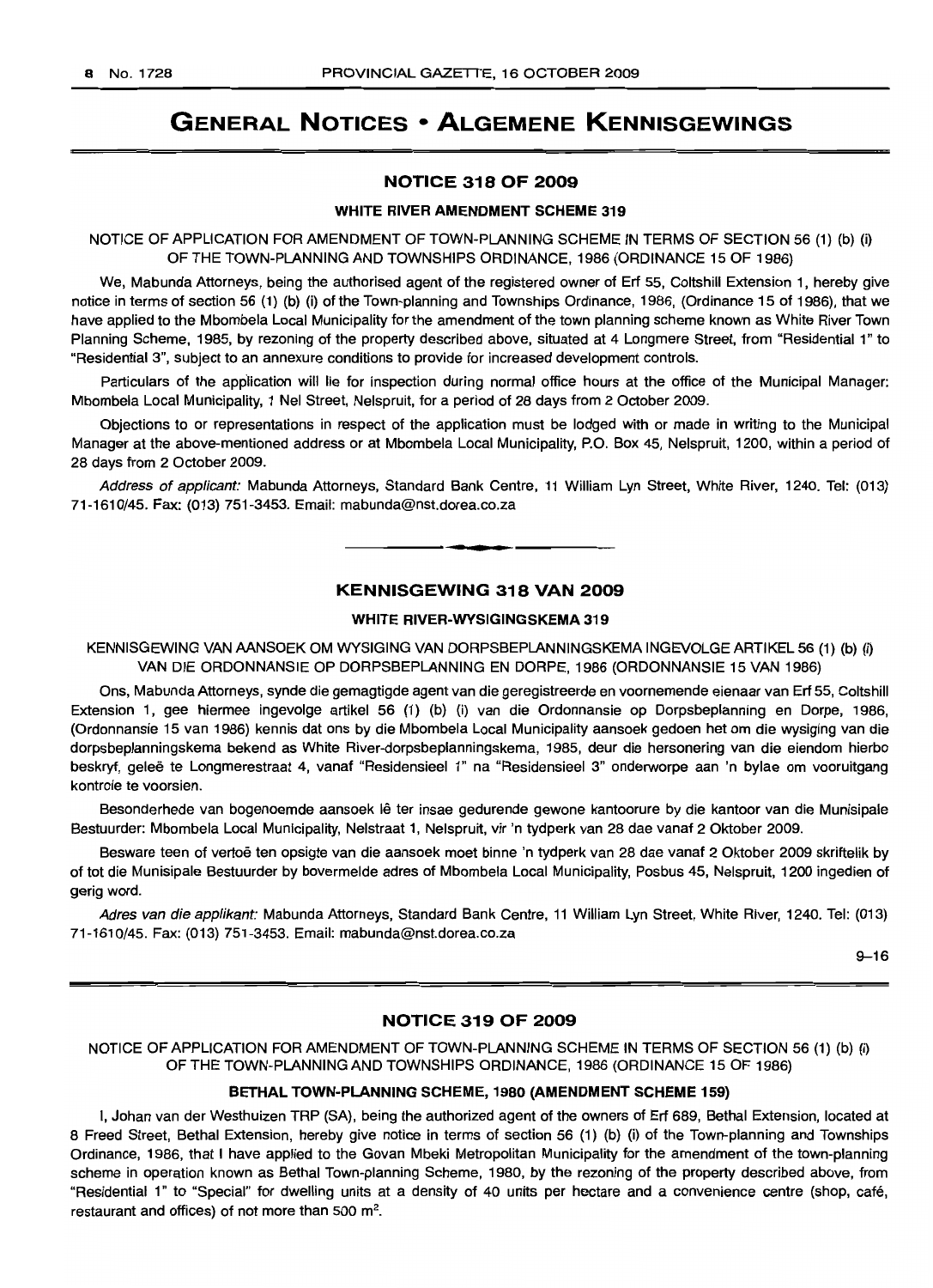Particulars of the application will lie for inspection during normal office hours at the office of the Municipal Manager: Municipal Offices, Central Business Area, Secunda, for a period of 28 days from 9th October 2009.

Objections to or representations in respect of the application must be lodged with or made in writing to the Municipal Manager, at the above address or at Private Bag X1017, Secunda, 2302, within a period of 28 days from 9th October 2009.

Authorized agent: Wes Town Planners CC, P.O. Box 36558, Menlo Park, Pretoria, 0102. Tel. No. (012) 348-8798. Ref. No. WO/0307.

Advertisements published on: 9th and 16th October 2009.

#### KENNISGEWING 319 VAN 2009

**• •**

KENNISGEWING VAN AANSOEK OM WYSIGING VAN DORPSBEPLANNINGSKEMA INGEVOLGE ARTIKEL 56 (1) (b) (i) VAN DIE ORDONNANSIE OP DORPSBEPLANNING EN DORPE, 1986 (ORDONNANSIE 15 VAN 1986)

#### BETHAL-DORPSBEPLANNINGSKEMA, 1980 (wySIGINGSKEMA 159)

Ek, Johan van der Westhuizen SS (SA), synde die gemagtigde agent van die eienaars van Erf 689, Bethal Uitbreiding, gelee te Freedstraat 8, Bethal Uitbreiding, Bethal, gee hiermee ingevolge artikel 56 (1) (b) (i) van die Ordonnansie op Dorpsbeplanning en Dorpe, 1986, kennis dat ek by die Govan Mbeki Munisipaliteit aansoek gedoen het om die wysiging van die dorpsbeplanningskema in werking bekend as Bethal-dorpsbeplanningskema, 1980, deur die eiendom hierbo beskryf, te hersoneer vanaf "Residensieel 1" tot "Spesiaal" vir wooneenhede teen 'n digtheid van 40 wooneenhede per hektaar en 'n geriefsentrum (winkel, kafee, restaurant en kantore) wat nie 500 m<sup>2</sup> sal oorskry nie.

Besonderhede van die aansoek lê ter insae gedurende gewone kantoorure by die kantoor van die Munisipale Bestuurder: Munisipale Kantore, Sentrale Besigheidsgebied, Secunda, vir 'n tydperk van 28 dae vanaf 5 Junie 2009.

Besware teen of vertoë ten opsigte van die aansoek moet binne 'n tydperk van 28 dae vanaf 9 Oktober 2009 skriftelik by of tot die Munisipale Bestuurder by bovermelde adres of by Privaatsak X1017, Secunda, 2302, ingedien of gerig word.

Gemagtigde agent: Wes Town Planners BK, Posbus 36558, Menlo Park, Pretoria, 0102. Tel. No. (012) 348-8798. Verw. No. WO/0307.

Datums van verskyning: 9 en 16 Oktober 2009.

9-16

#### NOTICE 321 OF 2009

#### NELSPRUIT AMENDMENT SCHEME 1649

NOTICE OF AN APPLICATION FOR AMENDMENT OF TOWN-PLANNING SCHEME IN TERMS OF SECTION 56 (1) (b) (i) OF THE TOWN-PLANNING AND TOWNSHIPS ORDINANCE, 1986 (ORDINANCE 15 OF 1986)

We, Mahlori Development Consultants, being the authorised agent of the registered owner of Erf 695, Nelspruit Extension, hereby give notice in terms of section 56 (1) (b) (i) of the Town-planning and Townships Ordinance, 1986 (Ordinance 15 of 1986), that we have applied to the Mbombela Local Municipality for the amendment of the town-planning scheme known as Nelspruit Town-planning Scheme, 1989, by rezoning of the property described above, situated at 31 Van der Merwe Street, from "Residential 1" to "Business 4", subject to an Annexure conditions to provide for decreased development controls.

Particulars of the application will lie for inspection during normal office hours at the office of the Municipal Manager, Mbombela Local Municipality, 1 Nel Street, Nelspruit, for a period of 28 days from 2 October 2009.

Objections to, or representations in respect of the application must be lodged with or made in writing to the Municipal Manager at the above-mentioned address or at Mbombela Local Municipality, PO Box 45, Nelspruit, 1200, within a period of 28 days from 2 October 2009.

Address of applicant: Mahlori Development Consultants, 39A Ehmke Street, Zamangweni, Nelspruit, 1200. Tel: (013) 752-4153. Fax: 086 659 2756. E-mail: makasani.b@gmail.com.

# **•** KENNISGEWING 321 VAN 2009

#### NELSPRUIT-WVSIGINGSKEMA 1649

KENNISGEWING VAN AANSOEK OM WYSIGING VAN DORPSBEPLANNINGSKEMA INGEVOLGE ARTIKEL 56 (1) (b) (i) VAN DIE ORDONNANSIE OP DORPSBEPLANNING EN DORPE, 1986 (ORDONNANSIE 15 VAN 1986)

Ons, Mahlori Development Consultants, synde die gemagtigde agent van die geregistreerde en voornemende eienaar van Erf 695, Nelspruit Extension, gee hiermee ingevolge artikel 56 (1) (b) (i) van die Ordonnansie op Dorpsbeplanning en Dorpe, 1986 (Ordonnansie 15 van 1986), kennis dat ons by die Mbombela Local Municipality aansoek gedoen het om die wysiging van die dorpsbeplanningskema bekend as Nelspruit-dorpsbeplanningskema, 1989, deur die hersonering van die eiendom hierbo beskryf, gelee te Van der Merwestraat 31, vanaf "Residensieel 1" na "Besigheid 4" onderworpe aan 'n Bylae om vooruitgangkontrole te voorsien.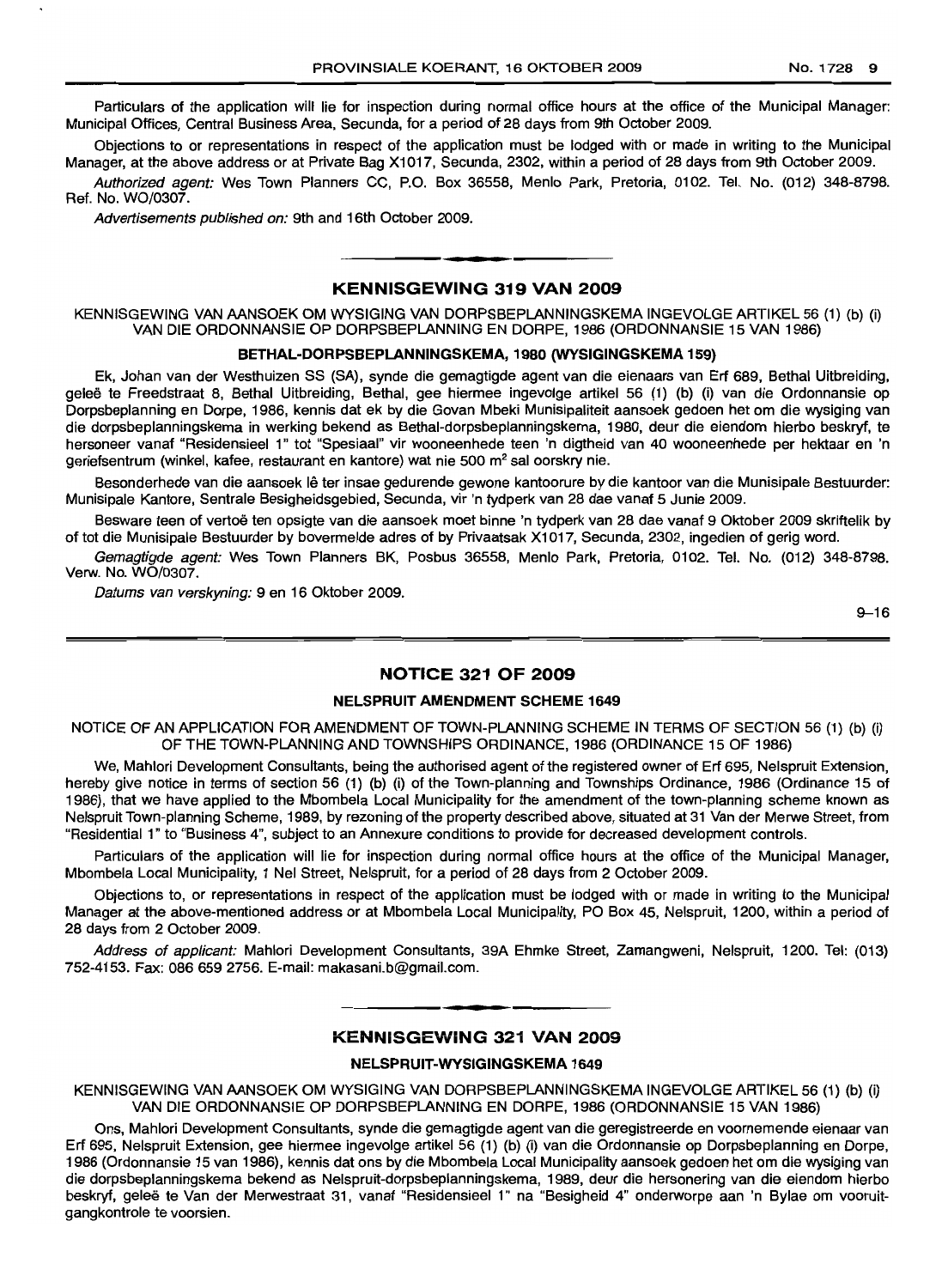Besonderhede van bogenoemde aansoek lê ter insae gedurende gewone kantoorure by die kantoor van die Munisipale Bestuurder: Mbombela Local Municipality, Nelstraat 1, Nelspruit, vir 'n tydperk van 28 dae vanaf 2 Oktober 2009.

Besware teen of vertoë ten opsigte van die aansoek moet binne 'n tydperk van 28 dae vanaf 2 Oktober 2009 skriftelik by of tot die Munisipale Bestuurder by bovermelde adres of Mbombela Local Municipality, Posbus 45, Nelspruit, 1200, ingedien of gerig word.

Adres van die applikant: Mahlori Development Consultants, 39A Ehmke Street, Zamangweni, Nelspruit, 1200. Tel: (013) 752-4153. Faks: 086 659 2756. E-pos: makasani.b@gmail.com.

9-16

#### NOTICE 322 OF 2009

NOTICE OF APPLICATION FOR THE AMENDMENT OF A TOWN-PLANNING SCHEME IN TERMS OF SECTION 56 (1) OF THE TOWN-PLANNING AND TOWNSHIPS ORDINANCE, 1986 (ORDINANCE 15 OF 1986)

#### NELSPRUIT AMENDMENT SCHEME 1650

We, Umsebe Development Planners, represented by Mr BJL van der Merwe, Mr ST Masuku, Mr M Venter and Mr M Loock, being the authorised agent of the intended owner of a proposed Portion of Emnotweni Avenue, Riverside Park Extension 1, hereby give notice in terms of section 56 (1) of the Town-planning and Townships Ordinance, 1986 (Ordinance 15 of 1986), that we have applied to the Mbombela Local Municipality for the amendment of the town-planning scheme known as Nelspruit Townplanning Scheme, 1989, by rezoning of the properties described above, from "Existing Public Road" to "Residential 1".

Particulars of this application will lie for inspection during normal office hours at the office of the Secretary of the Assistant Director: Technical Services, Mbombela Local Municipality, Room 205, Second Floor, Nel Street, Nelspruit, 1200, for a period of 28 days from 9 October 2009.

Objections to or representations in respect of the application must be lodged with or made in writing and in duplicate to the Secretary of the Assistant Director: Technical Services, Mbombela Local Municipality at the above-mentioned address or to the Municipal Manager: Mbombela Local Municipality, PO Box 45, Nelspruit, 1200, within a period of 28 days from 9 October 2009 (not later than 6 November 2009).

Address of applicant: Umsebe Development Planners, PO Box 12367, Nelspruit, 1200. Tel: (013) 752-4710.

#### KENNISGEWING 322 VAN 2009

**• •**

KENNISGEWING VAN AANSOEK OM WYSIGING VAN 'N DORPSBEPLANNINGSKEMA INGEVOLGE ARTIKEL 56 (1) VAN DIE ORDONNANSIE OP DORPSBEPLANNING EN DORPE, 1986 (ORDONNANSIE 15 VAN 1986)

# NELSPRUIT-WYSIGINGSKEMA 1650

Ons, Umsebe Ontwikkelingsbeplanners, verteenwoordig deur Mm. BJL van der Merwe, Mm. ST Masuku, Mm. M Venter en Mnr. M Loock, synde die voorgenome eienaar van 'n Gedeelte van Emnotwenirylaan, Riverside Park Uitbreiding 1, gee hiermee ingevolge artikel 56 (1) van Ordonnansie op Dorpsbeplanning en Dorpe, 1986 (Ordonnansie 15 van 1986), kennis dat ons by die Mbombela Plaaslike Munisipaliteit aansoek gedoen het om die wysiging van die dorpsbeplanningskema, bekend as Nelspruit-dorpsbeplanningskema, 1989, deur die hersonering van die eiendom hierbo beskryf, vanaf "Bestaande Openbare Pad" tot "Residensieel 1".

Besonderhede van bogenoemde aansoek lê ter insae gedurende gewone kantoorure by die Sekretaresse van die Assistent-Direkteur: Tegniese Dienste, Mbombela Plaaslike Munisipaliteit, Kamer 205, Tweede Vloer, Nelstraat, Nelspruit, vir 'n tydperk van 28 dae vanaf 9 Oktober 2009.

Besware teen of vertoe ten opsigte van die aansoek moet binne 'n tydperk van 28 dae vanaf 9 Oktober 2009 (nie later as 6 November 2009) skriftelik en in tweevoud by die Sekretaresse van die Assistent-Direkteur: Tegniese Dienste, by die bovermelde adres of na die Munisipale Bestuurder: Mbombela Munisipaliteit, Posbus 45, Nelspruit, 1200, ingedien of gerig word.

Adres van appfikant: Umsebe Ontwikkelingsbeplanners, Posbus 12367, Nelspruit, 1200. Tel: (013) 752-4710.

9-16

#### NOTICE 323 OF 2009

#### ERMELO AMENDMENT SCHEME 541

NOTICE OF APPLICATION FOR AMENDMENT OF TOWN-PLANNING SCHEME IN TERMS OF SECTION 56 (1) (b) (i) OF THE TOWN-PLANNING AND TOWNSHIPS ORDINANCE, 1986 (ORDINANCE 15/1986)

We, Reed & Partners Land Surveyors, being the authorised agent of the owner of Erf 442, Ermelo, hereby give notice in terms of section 56 (1) (b) (i) of the Town-planning and Townships Ordinance, 1986, that we have applied to the Municipality of Msukaligwa for the amendment of the town-planning scheme known as Ermelo Town-planning Scheme, 1982, by the rezoning of the property described above, situated at 45 Fourie Street, Ermelo, from Residential 3 to Business 2.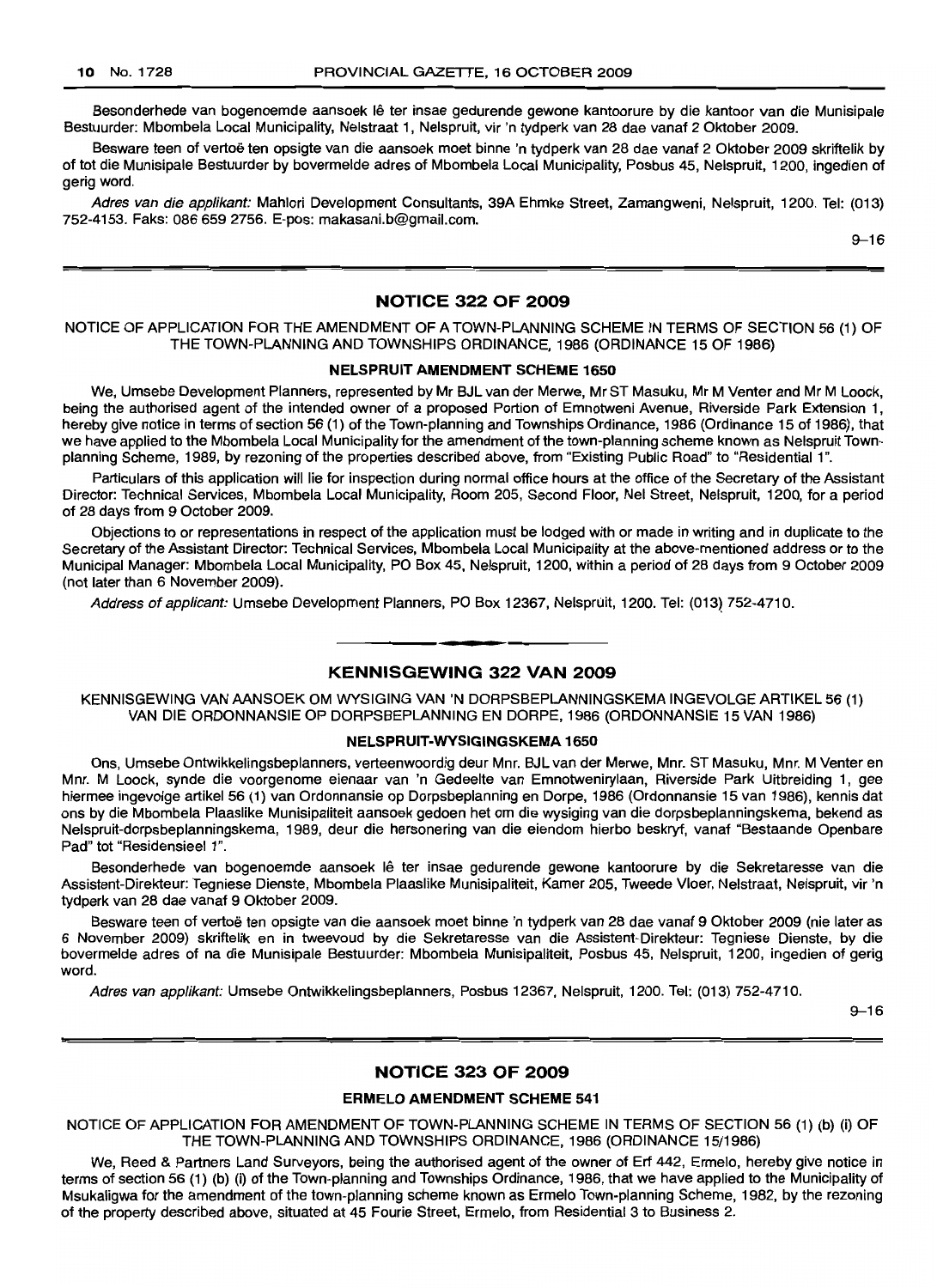Particulars of the application will lie for inspection during normal office hours at the office of the Municipal Manager, Civic Centre, Taute Street, Ermelo, for the period of 28 days from 9 October 2009.

Objections to or representations in respect of the application must be lodged with or made in writing to the Municipal Manager at the above address or at P.O. Box 48, Ermelo, 2350, within a period of 28 days from 9 October 2009.

Address of agent: Reed & Partners, Professional Land Surveyors, P.O. Box 132, Ermelo, 2350. Tel. No. (017) 811-2348.

## **KENNISGEWING 323 VAN 2009**

**• •**

#### **ERMELO-WYSIGINGSKEMA** 541

KENNISGEWING VAN MNSOEK OM WYSIGING VAN DORPSBEPLANNINGSKEMA INGEVOLGE ARTIKEL 56 (1) (b) (i) VAN DIE ORDONNANSIE OP DORPSBEPLANNING EN DORPE, 1986 (ORDONNANSIE 15 VAN 1986)

Ons, Reed & Vennote Landmeters, synde die gemagtigde agent van die eienaar van Erf 442, Ermelo, gee hiermee ingevolge artikel 56 (1) (b) (i) van die Ordonnansie op Dorpsbeplanning en Dorpe, 1986, kennis dat ons by die Munisipaliteit van Msukaligwa aansoek gedoen het om die wysiging van die dorpsbeplanningskema, bekend as Ermelo-dorpsbeplanningskema, 1982, deur die hersonering van die eiendom hierbo beskryf, gelee te Fouriestraat 45, Ermelo, van Residensieel 3 na Besigheid 2.

Besonderhede van die aansoek Ie ter insae gedurende gewone kantoorure by die kantoor van die Munisipale Bestuurder, Burgersentrum, Tautestraat, Ermelo, vir 'n tydperk van 28 dae vanaf 9 Oktober 2009.

Besware teen of vertoë ten opsigte van die aansoek moet binne 'n tydperk van 28 dae vanaf 9 Oktober 2009 skriftelik by of tot die Munisipale Bestuurder by bovermelde adres of by Posbus 48, Ermelo, 2350, ingedien of gerig word.

Adres van agent: Reed & Vennote, Professionele Landmeters, Posbus 132, Ermelo, 2350. Tel. No. (017) 811-2348.

9-16

# **NO'-ICE 324 OF 2009**

#### NOTICE OF APPLICATION FOR TOWNSHIP ESTABLISHMENT

NOTICE OF APPLICATION FOR THE ESTABLISHMENT OF A TOWNSHIP IN TERMS OF CHAPTER III, SECTION 96, READ WITH SECTION 100 OF THE TOWN-PLANNING AND TOWNSHIPS ORDINANCE, 1986 (ORDINANCE 15 OF 1986)

We, Woza Nawe Development Planners, on behalf of the registered owner of the properties mentioned hereunder, hereby give notice in terms of section 69 (6) (a) and section 100 of the Town-planning and Townships Ordinance, 1986 (Ordinance 15 of 1986), that we have applied to the Mbombela Municipality for the amendment of the township layout plan, land use rights and development conditions pertaining to approved Drum Rock Industrial Park on Portions 8, 129 and 142 of the farm Friedenheim 282-JT, as set out in the annexure.

Particulars of the application will lie for inspection during normal office hours at the office of the Municipal Manager, Mbombela Municipality, Nel Street, Nelspruit, for a period of 28 days from 9 October 2009.

Objections to or representations in respect of the application must be lodged with or made in writing to the Municipal Manager at the above address or at P.O. Box 45, Nelspruit, 1200, within a period of 28 days from 9 October 2009.

#### **ANNEXURE**

#### Neme of town: **Drum Rock Industrial Park.**

Total number of erven: 12.

Land uses:

Residential 2-2 erven.

Special for shops, offices, places of refreshment, institutions, place of instruction--2 erven;

Special for hotel, places of refreshment, conference centre and self-catering overnight accommodation-1 erf;

Special for offices, tourism facilities and tourism accommodation, places of refreshment-3 erven;

Private Open Space-2 erven.

The application property (approved Drum Rock Industrial Park) is situated adjacent to the east of the Nelspruit/White River Road (Road P10-1), directly east of the traffic light intersection to Penryn College.

Address of agent: Woza Nawe Development Planners, P.O. Box 7635, Nelspruit, 1200. Tel/Fax: (013) 744-0282. E-mail: wozanawe@mweb.co.za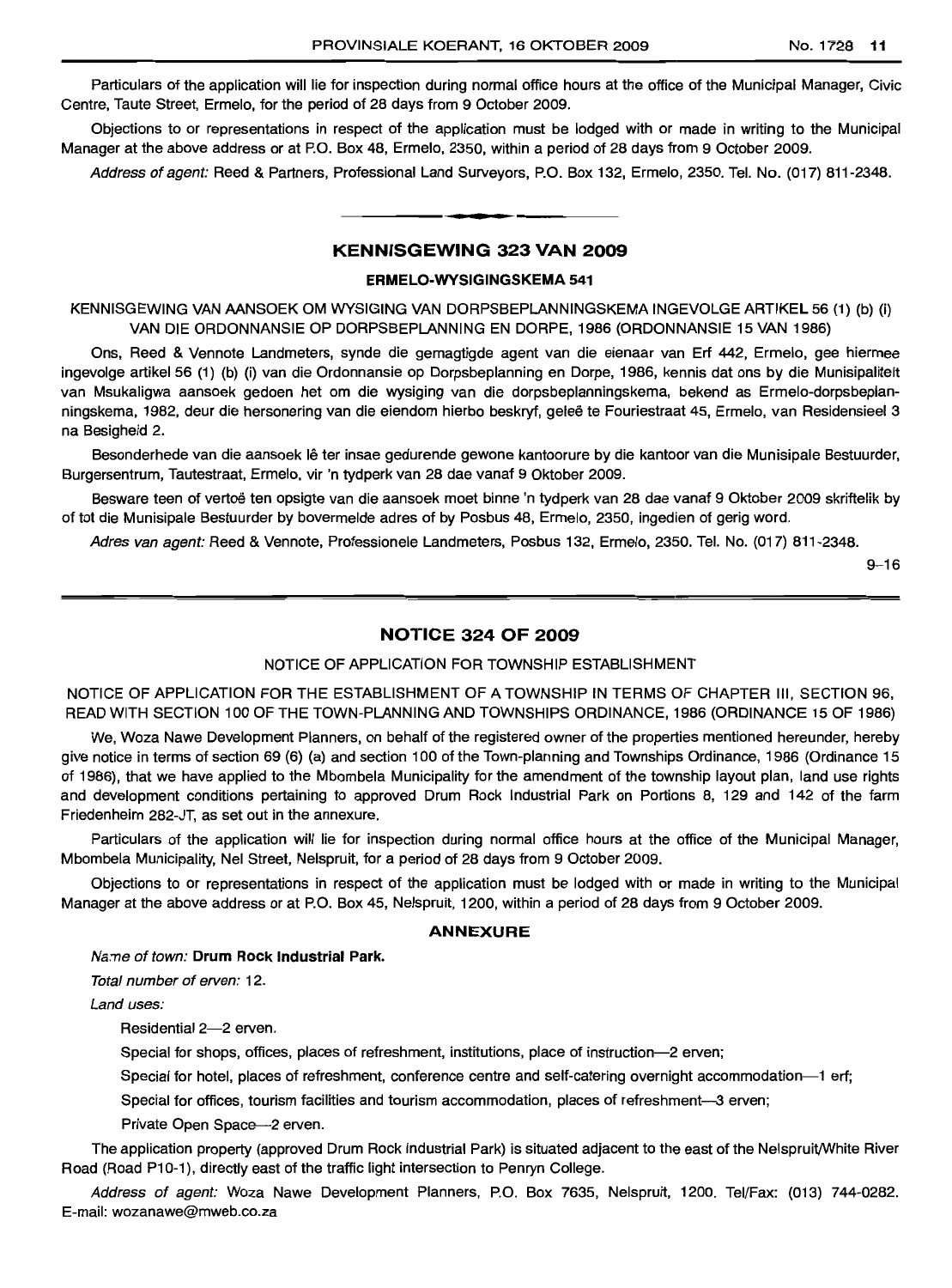#### **KENNISGEWING 324 VAN 2009**

#### KENNISGEWING VAN AANSOEK OM DORPSTIGTING

KENNISGEWING VAN DIE AANSOEK OM DORPSTIGTING INGEVOLGE HOOFSTUK III, ARTIKEL 96, SAAMGELEES MET ARTIKEL 100 VAN DIE DORPSTIGING EN DORPE ORDONNANSIE, 1986 (ORDONNANSIE 15 VAN 1986)

Ons, Woza Nawe Development Planners, namens die geregistreerde eienaar van die eiendomme hieronder vermeld, gee hiermee ingevolge artikel 69 (6) (a), saamgelees met artikel 100 van die Ordonnansie op Dorpsbeplanning en Dorpe, 1986 (Ordonnansie 15 van 1986), kennis dat ons by die Mbombela Munisipaliteit aansoek gedoen het om die wysiging van die goedgekeurde dorpsuitleg, grondgebruiksregte en ontwikkelingsvoorwaardes van die dorpsgebied Drum Rock Industrial Park op Gedeeltes 8, 129 en 142 van die plaas Friedenheim 282-JT, soos vermeld in die Bylae.

Besonderhede van bogenoemde aansoek lê ter insae gedurende gewone kantoorure by die kantoor van die Munisipale Bestuurder, Mbombela Munisipaliteit, Nelstraat, Nelspruit, vir 'n tydperk van 28 dae vanaf 9 Oktober 2009.

Besware teen of vertoë ten opsigte van die aansoek moet binne 'n tydperk van 28 dae vanaf 9 Oktober 2009 skriftelik by die Munisipale Bestuurder by bovermelde adres of by Posbus 45, Nelspruit, 1200, ingedien of gerig word.

#### **BVLAE**

Naam van dorp: **Drum Rock Industrial Park.**

Aantal erwe in dorp: 10.

Grondgebruik:

Residensieel 2-3 erwe;

Spesiaal vir winkels, kantore, verversingsplekke, inrigtings en onderrigplekke-2 erwe;

Spesiaal vir Hotel, verversingsplekke, konferensiesentrum en selfsorg oornagakkommodasie--1 erf;

Spesiaal vir kantore, toerisme-akkommodasie en verversingsplekke--1 erf;

Spesiaal vir toerismeakkommodasie en verversingsplekke-1 erf;

Privaat Oop Ruimte-2 erwe.

Die aansoekperseel (goedgekeurde Drum Rock Industrial Park) is geleë aangrensend die Nelspruit/Witrivierpad (P10-1), direk oos van die verkeersligkruising na Penryn College.

Adres van applikant: Woza Nawe Development Planners, Posbus 7635, Nelspruit, 1200. Tel/Fake: (013) 744-0282. E-pos:wozanawe@mweb.co.za

 $9 - 16$ 

#### **NOTICE 325 OF 2009**

#### NOTICE IN TERMS OF SECTION 56 OF THE TOWN-PLANNING AND TOWNSHIPS ORDINANCE, 1986 (ORDINANCE 15 OF 1986)

We Desert-Dream Development Corporation, being the authorised agents of the owner of Portion 14 of Ert 187, Hectorspruit Extension 1, Hectorspruit, hereby give notice in terms of section 56 (1) (b) (i) of the Town-planning and Townships Ordinance, 1986 (Ordinance No. 15 of 1986), that we have applied to the Nkomazi Municipality for the amendment of the Greater Malelane Town-planning Scheme, 1997, by rezoning the property from "Residential 1" to "Business 1",

All relevant documents relating to the application will be open for inspection during normal office hours at the Technical Department Offices, Opdraend Street, Malelane and at the offices of Desert-Dream Development Corporation, Office 607, 6th Floor, North City House, Braamfontein for a period of 28 days from 9 October 2009 (the date of first publication of this notice).

Any person who wishes to object to the application or submit representations in respect thereof must lodge same in writing to the Town Planner, Technical Department at the above address or to Private Bag X101, Malelane, 1320 and to Desert-Dream Development Corporation within a period of 28 days from 9 October 2009.

Address of agent: Desert-Dream Dev Corp., PO Box 31827, Braamfontein, 2017. Tel: +27 (011) 339-6508. Fax: +27 (011) 339-6504. E-mail: info@desert-dream.co.za

**•**

#### **KENNISGEWING 325 VAN 2009**

KENNISGEWING IN TERME VAN ARTIKEL 56 (1) VAN DIE DORPSBEPLANNING EN DORPE ORDONNANSIE, 1986 (ORDONNANSIE 15 VAN 1986)

Ons, Desert-Dream Development Corporation, synde die gemagtigde agente van die eienaar van Gedeelte 14 van Ert 187, Hectorspruit Uitbreiding 1, Hectorspruit, gee hiermee kennis, in terme van artikel56 (1) (b) (i) van die Dorpsbeplanning en Dorpe Ordonnansie, 1986 (Ordonnansie No. 15 van 1986), dat ons by die Nkomazi Munisipaliteit aansoek gedoen het vir die wysiging van die Groter Malelane Dorpsbeplanningskema, 1997 met die hersonering van die eiendom van "Residensieel 1" na "Besigheid 1".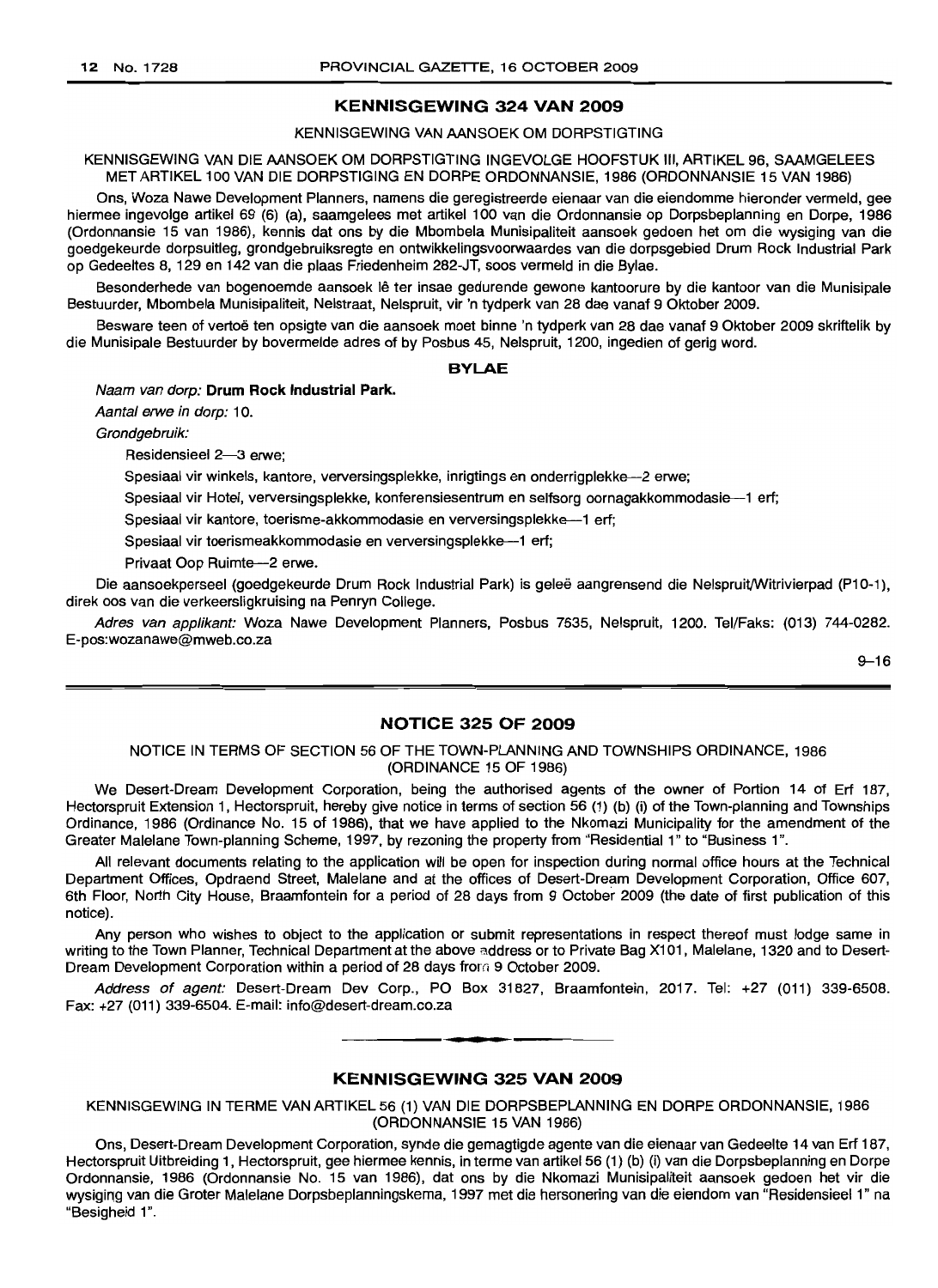Besonderhede van die aansoek lê ter insae gedurende gewone kantoorure by die Tegniese Departementkantore. Opdraendstraat, Malelane Vervoer en Omgewing, by die kantore van Desert-Dream Development Corporation, Office 607, 6th Floor, North City House, Mellestraat 28, Braamfontein, vir 'n tydperk van 28 dae vanaf 9 Oktober 2009 (datum van die eerste publikasie van hierdie kennisgewing).

Besware teen of vertoë ten opsigte van die aansoek moet binne 'n tydperk van 28 dae vanaf 9 Oktober 2009 skriftelik by of tot die Dorpsbeplanner, Tegniese Departement en Omgewing by bovermelde adres of by Private Bag X1 01, Male/ane, 1320 en tot Desert-Dream Development Corporation, ingedien of gerig word.

Adres van agent: Desert-Dream Dev. Corp, Posbus 31827, Braamfontein, 2017. Tel: +27 (011) 339-6508. Fax: +27 (011) 339-6504. E-mail: info@desert-dream.co.za

9-16

#### **NOTICE 326 OF 2009**

#### PERMANENT CLOSURE OF PUBLIC ROAD

Notice is hereby given in terms of the provisions of section 67 of the Local Government Ordinance, 1939 (Ordinance 17 of 1939) that the intended owners, HL Hall & Sons Properties (Pty) Ltd, has appointed Umsebe Development Planners to apply on their behalf to Mbombela Local Municipality to alienate and close a portion of Emnotweni Avenue, situated in Riverside Park Extension 1.

Particulars of this application will lie for inspection during normal office hours at the office of the Secretary of the Assistant Director: Technical Services, Mbombela Local Municipality, Room 205, Second Floor, Nel Street, Nelspruit, 1200, for a period of 30 days from 9 October 2009.

Any person wishing to object to the proposed closing, or who wishes to make recommendations in this regard, or who will have any claim for compensation if such a closing is executed, should lodge such objections, recommendations or claims, as the case may be, in writing and in duplicate with the Secretary of the Assistant Director: Technical Services, Mbombela Local Municipality at the above-mentioned address or with the Municipal Manager, Mbombela Local Municipality, PO Box 45, Nelspruit, 1200, within a period of 30 days from 9 October 2009 (no later than 8 November 2009).

Any person wishing to object to the proposed alienation should also lodge such objection in writing and in duplicate with the Secretary of the Assistant Director: Technical Services, Mbombela Local Municipality at the above mentioned address or with the Municipal Manager, Mbombela Local Municipality, PO Box 45, Nelspruit, 1200, within a period of 30 days from 9 October 2009 (no later than 8 November 2009).

Address of applicant: Umsebe Development Planners, PO Box 12367, Nelspruit, 1200. Tel: (013) 752-4710.

# **KENNISGEWING 326 VAN 2009**

**•**

#### PERMANENTE SLUITING VAN OPENBARE PAD

Kennis geskied hiremee ingevolge die bepalings van artikel 67 van die Plaaslike Bestuur Ordonnansie, 1939 (Ordonnansie 17 van 1939), dat die voorgenome eienaar, HL Hall & Son Properties (Pty) Ltd, Umsebe Ontwikkelingsbeplanners aangestel het om, namens hulle 'n aansoek te loots by die Mbombela Plaaslike Munisipaliteit om 'n gedeelte van Emnotwenirylaan, Riverside Park Uitbreiding 1, permanent te sluit en te vervreem.

Besonderhede van bogenoemde aansoek Iê ter insae gedurende gewone kantoorure by die Sekretaresse van die Assistent Direkteur: Tegniese Dienste, Mbombela Plaaslike Munisipaliteit, Kamer 205, Tweede Vloer, Nelstraat, Nelspruit vir 'n tydperk van 30 dae vanaf 9 Oktober 2009.

Enige persoon wat beswaar wil aanteken teen die permanente sluiting van die gedeelte van die openbare pad of vertoë wil rig, of wat enige eis tot skadevergoeding sal he indien sodanige sluiting uitgevoer word, moet sodanige besware, vertoe of eise na gelang van die geval, binne 'n tydperk van 30 dae vanaf 9 Oktober 2009 (nie later as 8 November 2009) skriftelik en in tweevoud by die Sekretaresse van die Assistent Direkteur: Tegniese Dienste by die bovermelde adres of na die Munisipale Bestuurder, Mbombela Munisipaliteit, Posbus 45, Nelspruit, 1200, ingedien of gerig moet word.

Enige persoon wat ook beswaar teen die vervreemding van die gedeelte van die openbare pad wi! aanteken, moet so 'n beswaar ook binne 'n tydperk van 30 dae vanaf 9 Oktober 2009 (nie later as 8 November 2009) skriftelik en in tweevoud by die Sekretaresse van die Assistent Direkteur: Tegniese Dienste by die bovermelde adres of na die Munisipale Bestuurder, Mbombela Munisipaliteit, Posbus 45, Nelspruit, 1200, ingedien of gerig moet word.

Adres van applikant: Umsebe Ontwikkelingsbeplanners, Posbus 12367, Nelspruit, 1200. Tel: (013) 752-4710.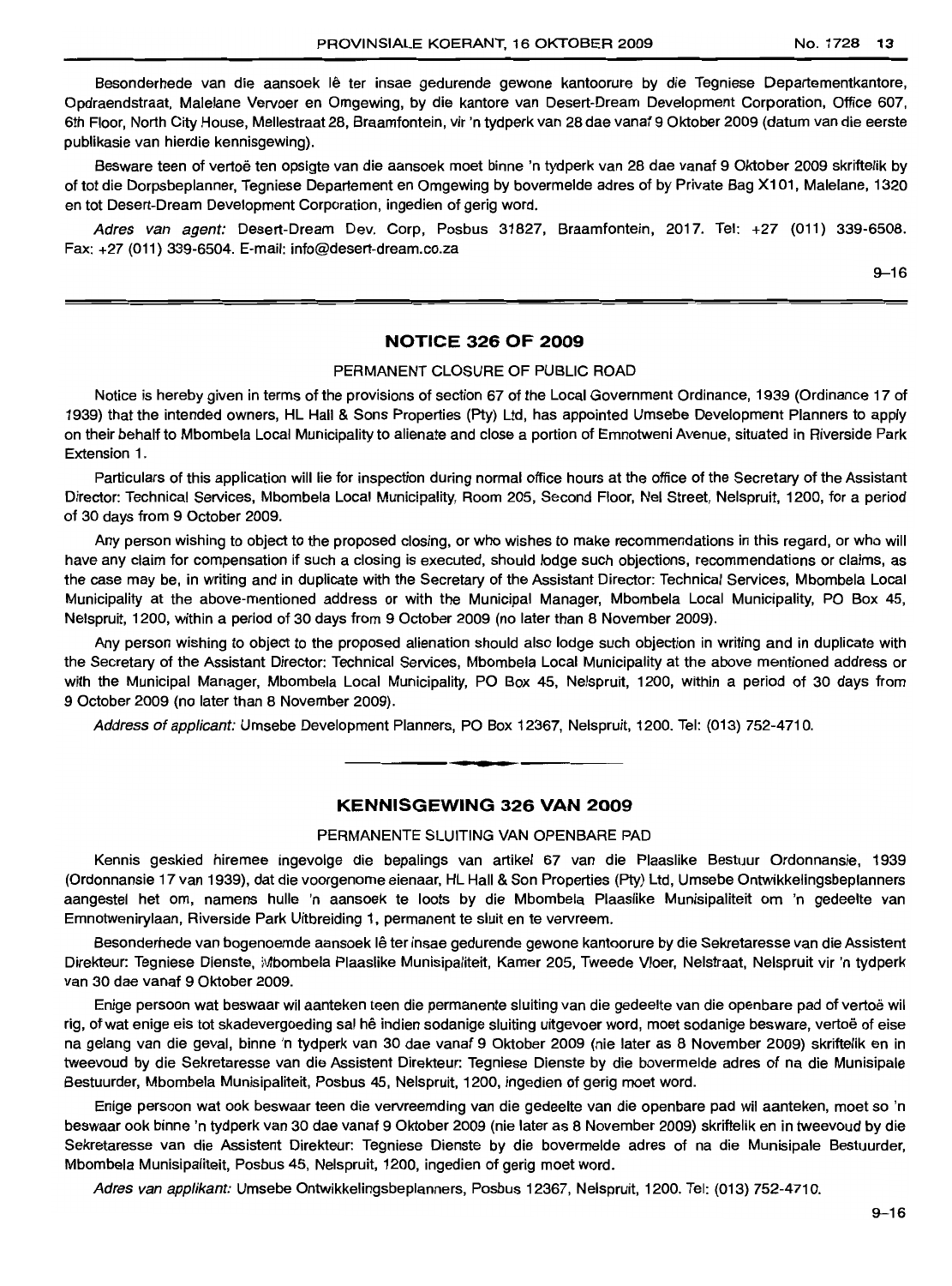#### NOTICE 330 OF 2009

# PIET RETIEF AMENDMENT SCHEME 198

NOTICE OF APPLICATION FOR AMENDMENT OF PIET RETIEF TOWN-PLANNING SCHEME, 1980, IN TERMS OF SECTION 56 (1) (b) (i) OFTHE TOWN-PLANNING AND TOWNSHIPS ORDINANCE, 1986 (ORDINANCE No. 15 OF 1986)

I. Pinkie Kühne, being the authorized agent of the registered owner of the property mentioned below, hereby gives notice in terms of the above Ordinance, that I have applied to Mkhondo Municipality, Piet Retief, for the amendment of town-planning scheme known as Piet Retief Town-planning Scheme, 1980, by the rezoning of Portion 66 of Erf 428, Kempville, situated at No. 6, Mayet Avenue, Kempville, Piet Retief, from "Residential 1" to "Business 1".

Particulars regarding the application will lie for inspection during normal office hours at the office of the Municipal Manager, Civic Centre, Mark Street, Piet Retief, for a period of 28 (twenty eight) days from 16 October 2009.

Objections to this application must within a period of 28 (twenty eight) days from 16 October 2009, written and in duplicate, be submitted to the Municipal Manager at the above address, or be posted to P.O. Box 23, Piet Retief, 2380.

Agent: Pinkie Kühne, 76 Paterson Street, P.O. Box 22072, Newcastle, 2940. Tel/Faks: (034) 312-3116. Cell: 082 952 2946.

#### KENNISGEWING 330 VAN 2009

**• •**

#### PIET RETIEF AMENDMENT SCHEME 198

KENNISGEWING VAN AANSOEK OM DIE WYSIGING VAN DIE PIET RETIEF DORPSBEPLANNINGSKEMA, 1980, INGEVOLGE ARTIKEL 56 (1) (b) (i) VAN DIE ORDONNANSIE OP DORPSBEPLANNING EN DORPE, 1986 (ORDONNANSIE No. 15 VAN 1986)

Ek, Pinkie Kühne, synde die gemagtigde agent van die geregistreerde eienaar van die ondergenoemde eiendom, gee hiermee, ingevolge bogenoemde artikel, kennis dat ek by die Mkhondo Munisipaliteit, Piet Retief, aansoek gedoen het om die wysiging van die dorpsbeplanningskema bekend as die Piet Retief-dorpsbeplanningskema, 1980, deur die hersonering van Gedeelte 66 van Erf 428, Kempville, gelee te Mayetlaan No.6, Kempville, Piet Retief, vanaf "Residensieel 1" na "Besigheid 1".

Besonderhede van die aansoek lê ter insae gedurende gewone kantoorure by die kantoor van die Munisipale Bestuurder: Burgersentrum, Markstraat, Piet Retief, vir 'n tydperk van 28 (agt en twintig) dae vanaf 16 Oktober 2009.

Besware of vertoë teen die aansoek moet binne 'n tydperk van 28 (agt en twintig) dae vanaf 16 Oktober 2009, geskrewe en in tweevoud, ingehandig word by die Munisipale Bestuurder, by bovermelde adres, of gepos word aan Posbus 23, Piet Retief, 2380.

Agent: Pinkie Kühne, Patersonstraat 76, Posbus 22072, Newcastle, 2940. Tel/Faks: (034) 312-3116. Sel: 082 952 2946.

16-23

#### NOTICE 331 OF 2009

#### STEVE TSHWETE AMENDMENT SCHEME 356 WITH ANNEXURE 294

NOTICE OF APPLICATION FOR THE AMENDMENT OF STEVE TSHWETE TOWN-PLANNING SCHEME, 2004, IN TERMS OF SECTION 56 (1) (b) (i) OF THE TOWN-PLANNING AND TOWNSHIPS ORDINANCE, 1986 (ORDINANCE 15 OF 1986)

We, Urban Dynamics (Mpumalanga) Inc., being the authorized agent of the registered owner of the Remaining Extent of Erf 105, Middelburg, hereby give notice in terms of Section 56 (1) (b) (i) of the Town-planning and Townships Ordinance, 1986, that we have applied to the Steve Tshwete Town-planning Scheme, 2004, for the rezoning of the above-mentioned property situated at 60 Bhimy Damane Street, Middelburg, by rezoning the property from "Residential 1" to "Institutional for the purpose of a Day Care Centre", subject to certain conditions.

Particulars of the application will lie for inspection during normal office hours at the office of the Municipal Manager: Steve Tshwete Local Municipality, Municipal Buildings, Wanderers Avenue, Middelburg, 1050, for a period of 28 days from 16 October 2009.

Objections to or representations in respect of the application must be lodged with or made in writing to the Municipal Manager, at the above address or at P.O. Box 14, Middelburg, 1050, within a period of 28 days from 16 October 2009.

Applicant: Urban Dynamics (Mpumalanga) Inc., Propark Building, 44 West Street (P.O. Box 3294), Middelburg, 1050. Tel: (013) 243-1219. Fax: (013) 243-1321. mail@urbanmbg.co.za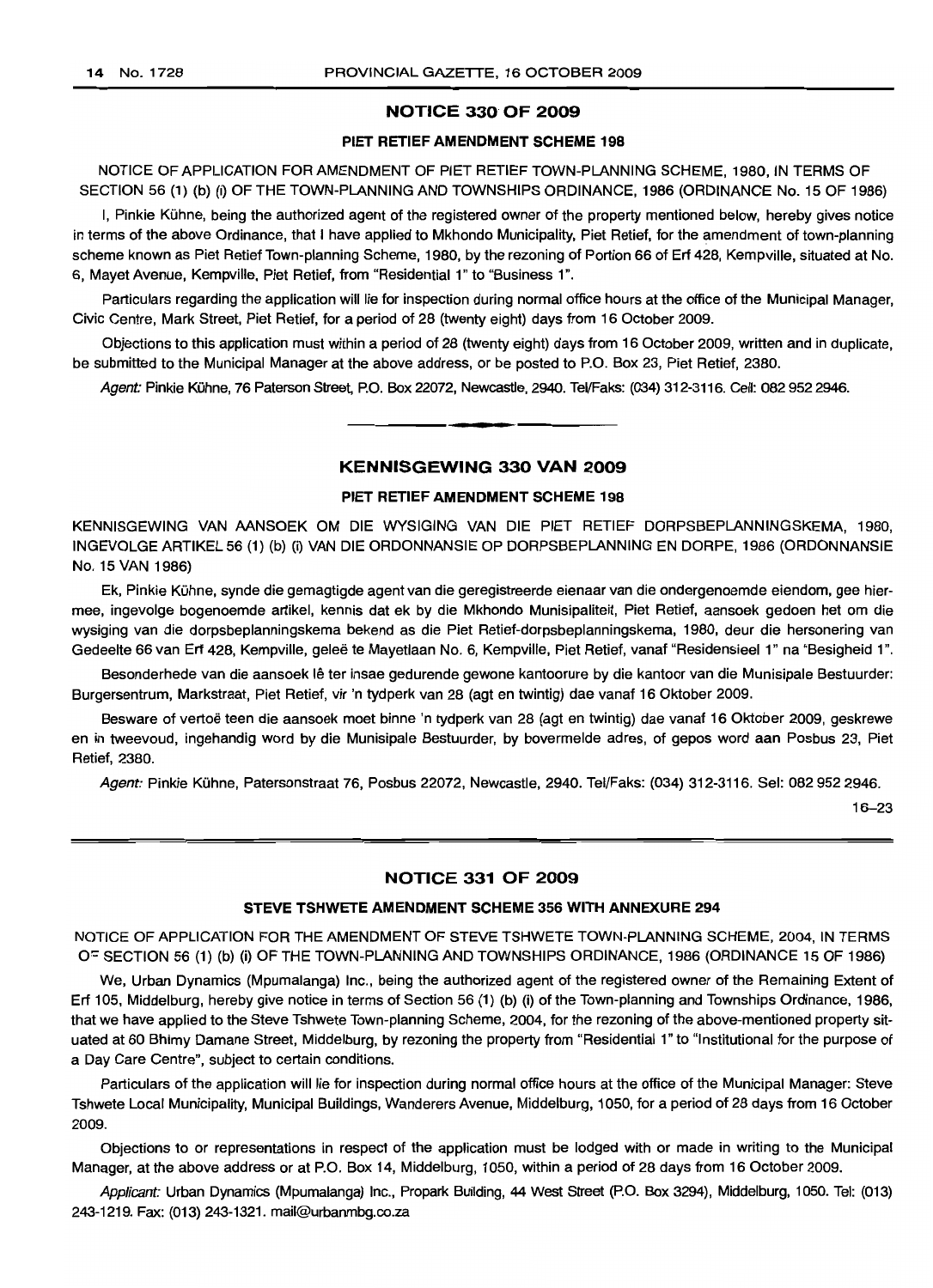## **KENNISGEWING 331 VAN 2009**

# **STEVE TSHWETE WYSIGINGSKEMA 356 MET BYLAE 294**

KENNISGEWING VAN DIE AANSOEK OM DIE WYSIGING VAN DIE STEVE TSHWETE-DORPSBEPLANNINGSKEMA, 2004, INGEVOLGEARTIKEL56 (1) (b) (i) VAN DIE ORDONNANSIE OP DORPSBEPLANNING EN DORPE, 1986 (ORDONNANSIE No. 15 VAN 1986)

Ons, Urban Dynamics (Mpumalanga) Inc., synde die gemagtigde agent van die geregistreerde eienaar van die Restant van Erf 105, Middelburg, gee hiermee, ingevolge artikel 56 (1) (b) (i) van die Ordonnansie op Dorpsbeplanning en Dorpe, 1986, kennis dat ons by die Steve Tshwete Plaaslike Munisipaliteit aansoek gedoen het om die wysiging van die Steve Tshwetedorpsbeplanningskema, 2004, deur die hersonering van die bogenoemde eiendom geleë te Bhimy Damanestraat 60, Middelburg, vanaf "Residensieel 1" na "/nstitusioneel vir die doeleindes van 'n dagsorgsentrum" onderworpe aan sekere voorwaardes.

Besonderhede van die aansoek lê ter insae gedurende gewone kantoorure by die kantoor van die Munisipale Bestuurder: Steve Tshwete Plaaslike Munisipaliteit, Munisipale Gebou, Wandererslaan, Middelburg, 1050, vir 'n tydperk van 28 dae vanaf 16 Oktober 2009.

Besware of vertoë ten opsigte van die aansoek moet binne 'n tydperk van 28 dae vanaf 16 Oktober 2009, skriftelik in tweevoud by of tot die Munisipale Bestuurder by bovermelde adres of by Posbus 14, Middelburg, 1050, ingedien of gerig word.

Applikant: Urban Dynamics (Mpumalanga) Inc., Propark Building, Wesstraat 44 (Posbus 3294), Middelburg, 1050. Tel: (013) 243-1219. Faks: (013) 243-1321. mail@urbanmbg.co.za

16-23

# **NOTICE 332 OF 2009**

# **KOMATIPOORT AMENDMENT SCHEME 115**

NOTICE OF APPLICATION FOR AMENDMENT OF TOWN-PLANNING SCHEME IN TERMS OF SECTION 56 (1) (b) (i) OF THE TOWN-PLANNING AND TOWNSHIPS ORDINANCE, 1986 (ORDINANCE No. 15 OF 1986)

I, Frans Arnold Meyer, being the authorized agent of the owner of Portion 14 of Stand 646, Komatipoort, hereby gives notice in terms of section 56 (1) (b) (i) of the Town-planning and Townships Ordinance, 1986, that I have applied to the Nkomazi Municipality for the amendment of town-planning scheme known as Komatipoort Town-planning Scheme, 1992, by rezoning of the property Portion 14 of Stand 646, described above, situated on Olifant Drive, Komatipoort, from "Residential 1" to "Residential 3".

Particulars of the application will lie for inspection during normal office hours at the office of the Municipal Manager, Nkomazi Municipality, Rotunda Circle, Malelane, for a period of 28 days from 16 October 2009.

Objections to or representations in respect of the application must be lodged with or made in writing to the Municipal Manager, Nkomazi Municipality, Malelane, or at Private Bag Xl 01, Malelane, 1320 (Reft: Ms S. Shabangu), within a period of 28 days from 16 October 2009.

Address of agent: P.O. Box 130, Malelane, 1320. Tel: (013) 790-0265. Fax: (013) 790-0427. Ref: W8. E-mail: vrm.att@mweb.co.za .**- .**

# **KENNISGEWING 332 VAN 2009**

#### **KOMATIPOORT-WYSIGINGSKEMA 115**

KENNISGEWING VAN AANSOEK OM WYSIGING VAN DORPSBEPLANNINGSKEMA INGEVOLGE ARTIKEL 56 (1) (b) (i) VAN DIE ORDONNANSIE OP DORPSBEPLANNING EN DORPE, 1986 (ORDONNANSIE 15 VAN 1986)

Ek, Frans Arnold Meyer, synde die gevolmagtigde agent van die eienaar van Gedeelte 14 van Erf 646, Komatipoort, gee hiermee ingevolge artikel 56 (1 )(b)(i) van die Ordonnansie op Dorpsbeplanning en Dorpe, 1986, kennis dat ek by die Nkomazi Munisipaliteit aansoek gedoen het om die wysiging van die dorpsbeplanningskema bekend as die Komatipoort-dorpsbeplanningskema, 1992, deur die hersonering van die eiendom Gedeelte 14 van Erf 646, hierbo beskryf, gelee te Olifantweg, Komatipoort, van "Residensieel 1" na "Residensieel 3".

Besonderhede van die aansoek lê ter insae gedurende gewone kantoorure by die kantoor van die Munisipale Bestuurder, Nkomazi Munisipaliteit, Rotunda Sirkel, Malelane, vir 'n tydperk van 28 dae vanaf 16 Oktober 2009.

Besware teen of vertoë ten opsigte van die aansoek moet binne 'n periode van 28 dae vanaf 16 Oktober 2009 skriftelik by bovermelde adres of by Privaatsak X101, Malelane, 1320 (Verw: Mej. S. Shabangu), ingedien of gerig word.

Adres van Agent: FA Meyer Ing., Posbus 130, Malelane, 1320. Tel: (013) 790-0265. Faks: (013) 790-0427. Ref: W8. E-pos: vrm.att@mweb.co.za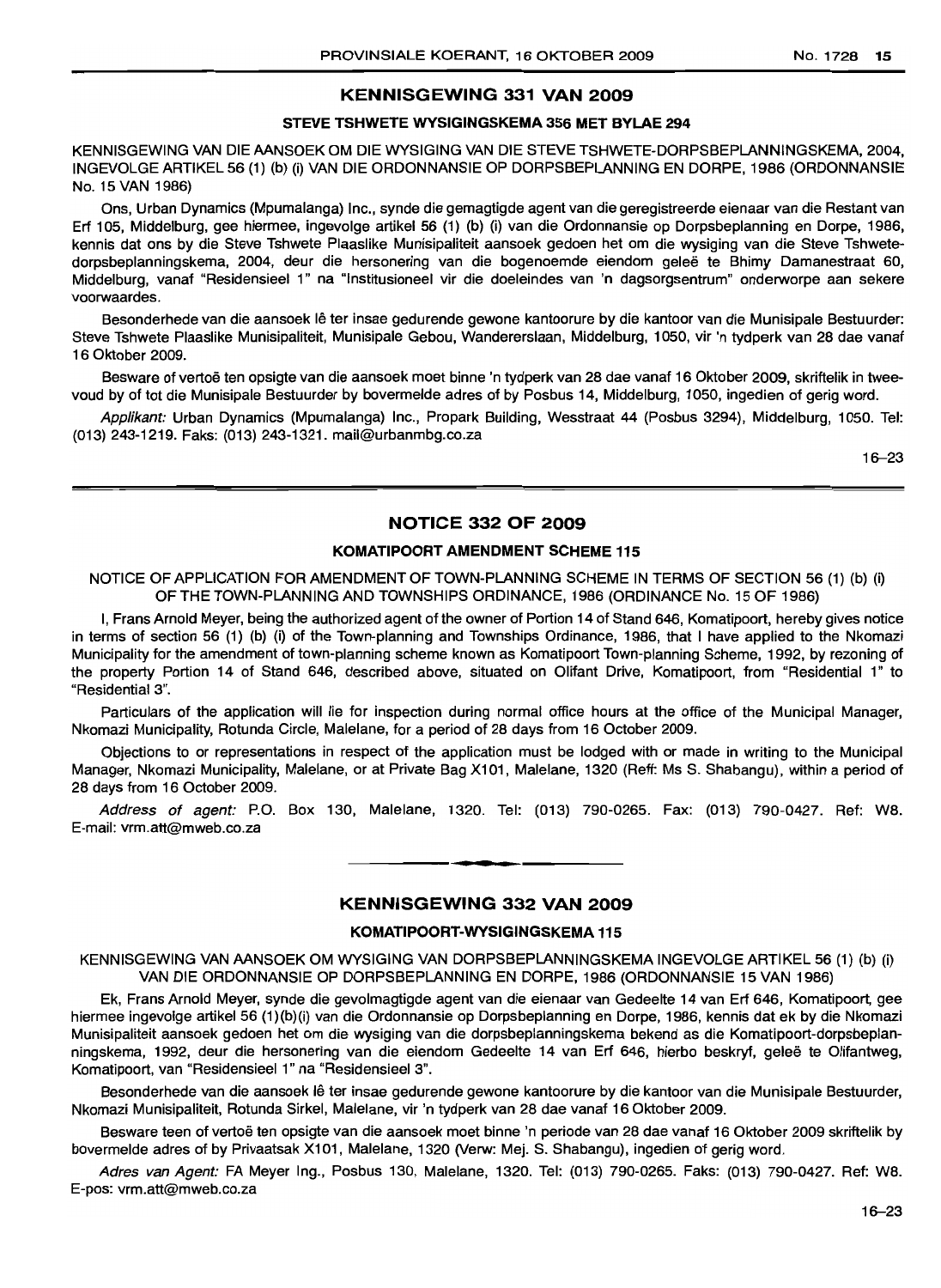#### **NOTICE 333 OF 2009**

#### **BETHALAMENDMENT SCHEME 160**

#### NOTICE OF APPLICATION FOR AMENDMENT OF TOWN-PLANNING SCHEME IN TERMS OF SECTION 56 (1) (b) (i) OF THE TOWN-PLANNING AND TOWNSHIPS ORDINANCE, 1986 (ORDINANCE 15 OF 1986)

I, Hendrik Lochner Susan, the authorised agent of the owner of Portion 1 of Erf 649, Bethal, Registration Division IS, Province of Mpumalanga, hereby give notice in terms of section 56 (1) (b) (i) of the Town-planning and Townships Ordinance, 1986, that I have applied to the Govan Mbeki Municipality for the amendment of the town-planning scheme known as the Bethal Townplanning Scheme, 1980, by the rezoning of the property described above, situated at the corner of Lakeside and Festenstein Avenue, Bethal, from "Residential 1" to "Business 1".

Particulars of the application will lie for inspection during normal office hours at the Municipal Manager, Govan Mbeki Municipality, Central Business Area, Secunda, 2302, for a period of 28 days from 16 October 2009.

Objections to or representations in respect of the application must be lodged with or made in writing to the Municipal Manager, Govan Mbeki Municipality, Private Bag X1017, Secunda, 2302, within a period of 28 days from 16 October 2009.

Address of agent: Reed & Partners Secunda, PO Box 985, Secunda, 2302. Tel: (017) 631-1394. Fax: (017) 631-1770.

**I. I**

# **KENNISGEWING 333 VAN 2009**

### **BETHAL-WYSIGINGSKEMA 160**

KENNISGEWING VAN AANSOEK OM WYSIGING VAN DORPSBEPLANNINGSKEMA INGEVOLGE ARTIKEL 56 (1) (b) (i) VAN DIE ORDONNANSIE OP DORPSBEPLANNING EN DORPE, 1986 (ORDONNANSIE 15 VAN 1986)

Ek, Hendrik Lochner Susan, synde die gemagtigde agent van die eienaar van Gedeelte 1 van Erf 649, Bethal, Registrasie Afdeling IS, provinsie Mpumalanga, gee hiermee ingevolge artikel 56 (1) (b) (i) van die Ordonnansie op Dorpsbeplanning en Dorpe, 1986, kennis dat ek by die Govan Mbeki Munisipaliteit aansoek gedoen het om die wysiging van die dorpsbeplanningskema bekend as Bethal-dorpsbeplanningskema, 1980, deur die hersonering van die eiendom hierbo beskryf, gelee op die hoek van Lakeside en Festensteinlaan, Bethal van "Residensieel 1" na "Besigheid 1".

Besonderhede van die aansoek lê ter insae gedurende gewone kantoorure by die kantoor van die Munisipale Bestuurder, Govan Mbeki Munisipaliteit, Sentrale Besigheidsarea, Secunda, 2302, vanaf 16 Oktober 2009.

Besware teen of vertoë ten opsigte van die aansoek moet binne 'n tydperk van 28 dae vanaf 16 Oktober 2009 skriftelik bv of tot die Munisipale Bestuurder, Govan Mbeki Munisipaliteit, Privaatsak X1017, Secunda, 2302, gerig word.

Adres van die agent: Reed & Vennote Secunda, Posbus 985, Secunda. Tel: (017) 631-1394. Fax: (017) 631-1770.

16-23

#### **NOTICE 334 OF 2009**

SCHEDULE 11

(Regulation 21)

#### NOTICE OF APPLICATION FOR ESTABLISHMENT OF TOWNSHIP

The Mkhondo Municipality gives notice in terms of section 69 (6) (a) read with section 96 (1) of the Town-planning and Townships Ordinance, 1986 (Ordinance 15 of 1986), that an application to establish the township referred to in the Annexure hereto, has been received by it.

Particulars of the application will lie for inspection during normal office hours at the office of the Department Development Planning, on the corner of Mark and De Wet Streets, Piet Retief for a period of 28 days from 16/10/2009.

Objections to or representations in respect of the application must be lodged with or made in writing and in duplicate to the Municipal Manager at the above address or at PO Box 23, Piet Retief, 2380, within a period of 28 day from 16/10/2009.

#### **ANNEXURE**

#### Name of township: **Mahamba.**

Full name of applicant: Terraplan Associates Town and Regional Planners.

Number of erven in proposed township:

2 "GovernmenVRSA" erven, border post land uses, inclusive of security control, offices, shops, places of refreshment as well as parking areas.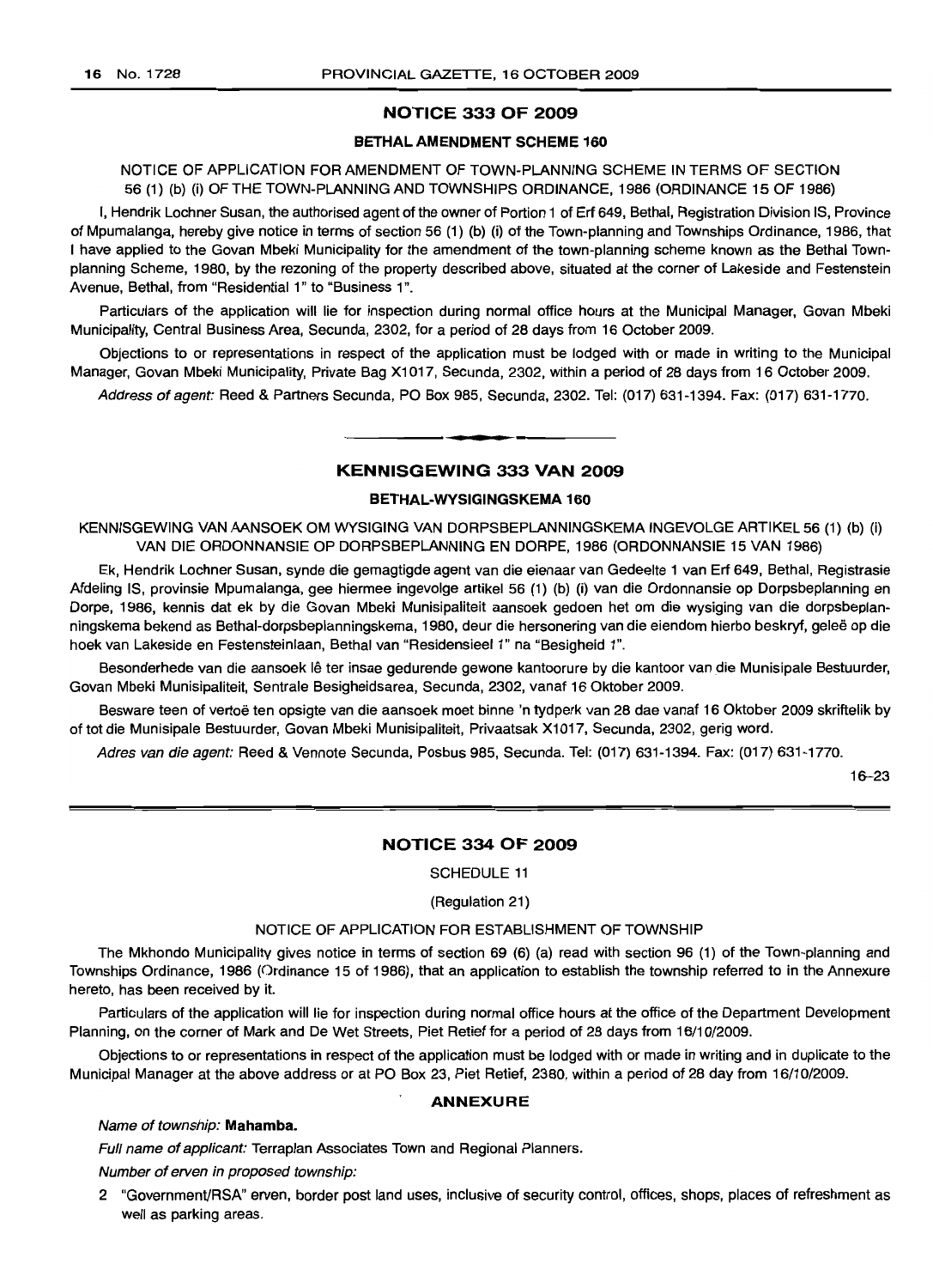- "Special" ert for private road inclusive of access control and refuse removal.
- 1 "Reservoir" erf.
- "Sewerage" farm ert.

Description of land on which township is to be established: Portion 3 of the farm Mahamba 7 HU.

Situation of proposed township: On the R543 Provincial Road at the Mahamba Border Post. (DP 703).

# **KENNISGEWING 334 VAN 2009**

**•**

BYLAE 11

(Regulasie 21)

#### KENNISGEWING VAN AANSOEK OM STIGTING VAN DORP

Die Mkhondo Munisipaliteit gee hiermee ingevolge artikel 69 (6) (a) saamgelees met artikel 96 (1) van die Ordonnansie op Dorpsbeplanning en Dorpe, 1986 (Ordonnansie 15 van 1986), kennis dat 'n aansoek om die dorp in die Bylae hierby genoem, te stig deur hom ontvang is.

Besonderhede van die aansoek lê ter insae gedurende gewone kantoorure by die kantoor van die Departement Stedelike Ontwikkeling, op die hoek van Markstraat en De Wetstraat, Piet Retief, vir 'n tydperk van 28 dae vanaf 16/10/2009.

Besware teen of vertoë ten opsigte van die aansoek moet binne 'n tydperk van 28 dae vanaf 16/10/2009 skriftelik en in tweevoud by of tot die Munisipale Bestuurder by bovermelde adres of by Posbus 23, Piet Retief, 2380, ingedien of gerig word.

#### **BYLAE**

#### Naam van dorp: **Mahamba.**

Volle naam van aansoeker: Terraplan Medewerkers Stads- en Streekbeplanners.

Aantal erwe in voorgestelde dorp:

- 2 "Regering/RSA" erwe, grenspos grondgebruike, insluitende sekuriteitsbeheer, kantore, winkels, verversingsplekke asook parkeer areas.
- 8 "Spesiaal" erwe vir wooneenhede.
- "Spesiaal" erf vir privaat pad ingesluit toegangsbeheer en vullisverwydering.
- 1 "Reservoir" erf.
- 1 "Riool plaas" erf.

Beskrywing van grond waarop dorp gestig staan te word: Gedeelte 3 van die plaas Mahamba 7 HU.

Ligging van voorgestelde dorp: Op die R543 Provinsiale Pad by die Mahamba Grenspos. (DP703).

16-23

# **NOTICE 335 OF 2009**

# NOTICE OF APPLICATION FOR TOWNSHIP ESTABLISHMENT

# NOTICE OF APPLICATION FOR THE ESTABLISHMENT OF A TOWNSHIP IN TERMS OF CHAPTER Ill, SECTiON 96 OF THE TOWN-PLANNING AND TOWNSHIPS ORDINANCE, 1986 (ORDINANCE 15 OF 1986)

We, Sisonke Development Planners, hereby give notice in terms of section 69 (6) (a) of the Town-planning and Townships Ordinance, 1986 (Ordinance 15 of 1986), that we have applied to the Nkomazi Local Municipality for the establishment of the Township Kamaqhekeza Extension 2 on a portion of the Remainder of the Farm Naas 592-JU, as set out in the Annexure.

Particulars of the application will lie for inspection during normal office hours at the office of the Municipal Manager, Nkomazi Local Municipality, 9 Park Street, Malelane, for a period of 28 days from 16 October 2009.

Objections to or representations in respect of the application must be lodged with or made in writing to the Municipal Manager at the above address or at Private Bag X101, Malelane, 1320, within a period of 28 days from 16 October 2009.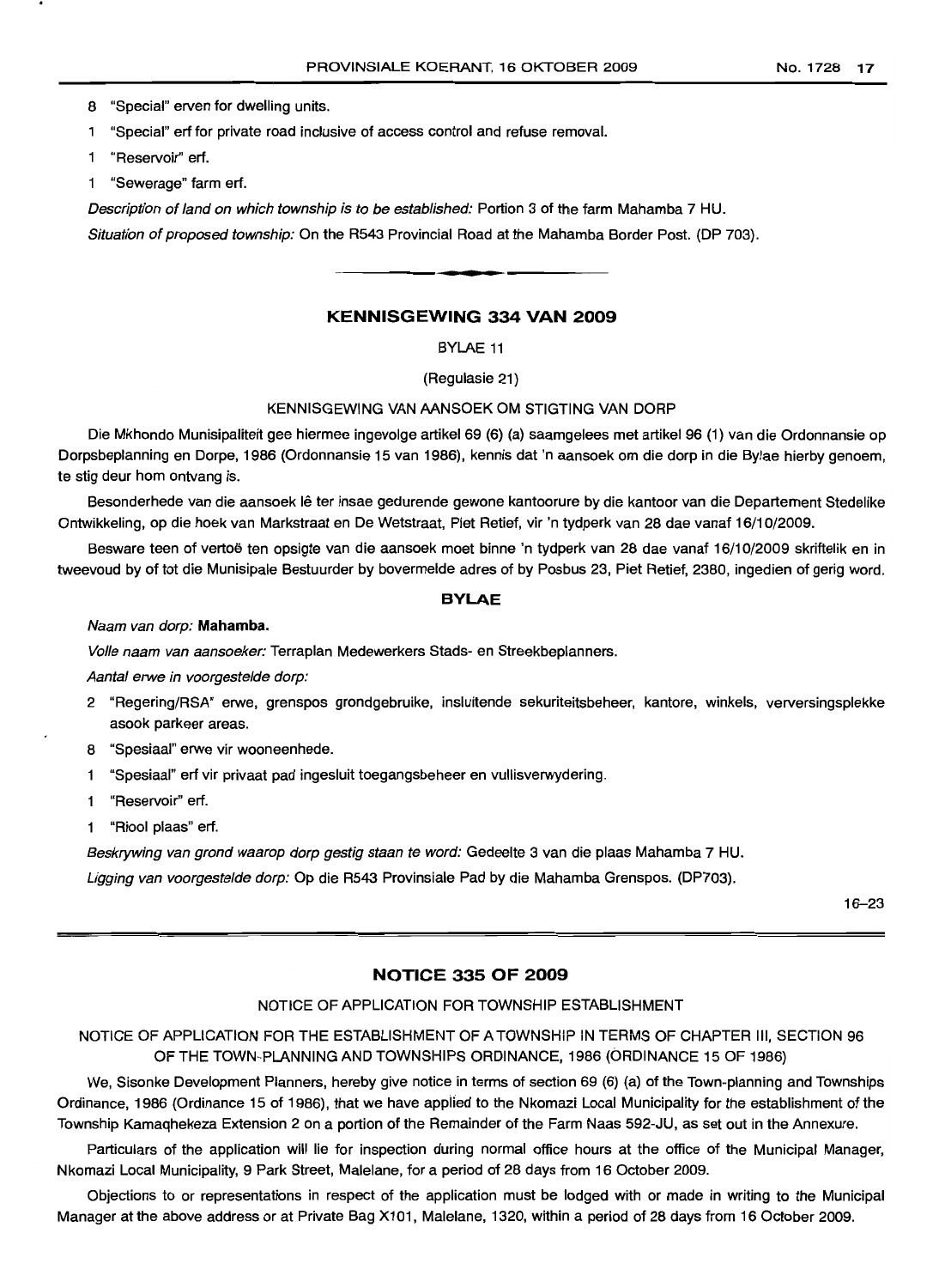#### **ANNEXURE**

#### Name of town: **Kamaqhekeza Extension 2.**

Total number of erven: 1 016.

Land uses: Residential-1 002 erven:

Business 1-5 erven; Institutional-1 erf; Public Open Space-8 erven; Total number of erven-1 016.

The application property is situated approximately 30 km south of Komatipoort, directly adjacent to the west of Kamaqhekeza.

Address of agent: Sisonke Development Planners, P.O. Box 2446, Nelspruit, 1200. Tel: (013) 755-4572. Fax: (013) 755-2803.

**NOTICE 335 OF 2009**

**• E**

SATISO NGE KU FAKA SICELO SEKUHLELA NGALOKUSEMTSETFWENI KWENZAWO YEKUHLALA BANTFU

SATISO NGEKUFAKA SICELO SEKUHLELA INDZAWO YEKUHLALA BANTFU NGALOKUSEMTSETFWENI NGEKU· LANZELA SAHLUKO III, SIGABA 96 SEMTSETFO WEKUHLELA L1DOLOBHA NETINDZAWO TEKUHLALA BANTFU WANGO, 1986 (ORDINANCE 15 OF 1986)

Tsine, Sisonke Development Planners, senta lesatiso ngekwe sigaba 69 (6) (a) semtsetfo wekuhlela Iidolobha netindzawo tekuhlala bantfu wango, 1986 (Ordinance 15 of 1986), kutsi sifake sicelo kuMasipala we Nkomazi sekuhlela lendzawo lesele yalelipulazi lelingu Naas 592-JU. Lendzawo lehlelwako itawubitwa ngalokusemtsetfweni kutsi ibe yi Kamaqhekeza Extension 2.

Imininingwane yalesicelo itawutfolakala ngetikhatsi temsebenti letetayelekile emahhovisini a Menenja wa Masipala we Nkomazi e, 9 Park Street, Malelane sikhatsi lesingaba malanga langu 28 kusukela mhlatingu 16 October 2009.

Luhla Iwesicelo: **Kamaqhekeza Extension 2.**

Ligama lendzawo: 1 016.

Inombolo yetitandi: Tekuhlala: 1 002 titandi;

Tebhizinisi-1: 5 titandi; Tetikhungo: 1 sitandi;

Tindzawo tesive letivulekile: 8 titandi;

Linani letitandi setiphelele: 1 016 titandi.

Lendzawo lefakelwa sicelo sekuyihlela itfolakala cishe emakhilomitha lunga 30 ngentasi kwe Komatipoort, ngentasi kwe Kamaqheza.

Likheli lebafaki besiceio: Sisonke Development Planners, P.O. Box 2446, Nelspruit, 1200. Tel: (013) 755-4572. Fax: (013) 755-2803.

16-23

# **NOTICE 336 OF 2009**

DEVELOPMENT FACILITATION ACT, 1995 (ACT 67 OF 1995)

It is hereby notified that the Mpumalanga Provincial Development Tribunal has approved the land development application in terms of section 33 of the Act on Portion 20 (portion of Portion 1) of the farm Groenvlei 353 JT, Mpumalanga, subject thereto that:

• In terms of section 33 (2) of the Development Facilitation Act, 1995 (Act 67 of 1995), the provisions of the Subdivision of Agricultural Land Act, 1970 (Act 70 of 1970) are suspended with regard to this land development area.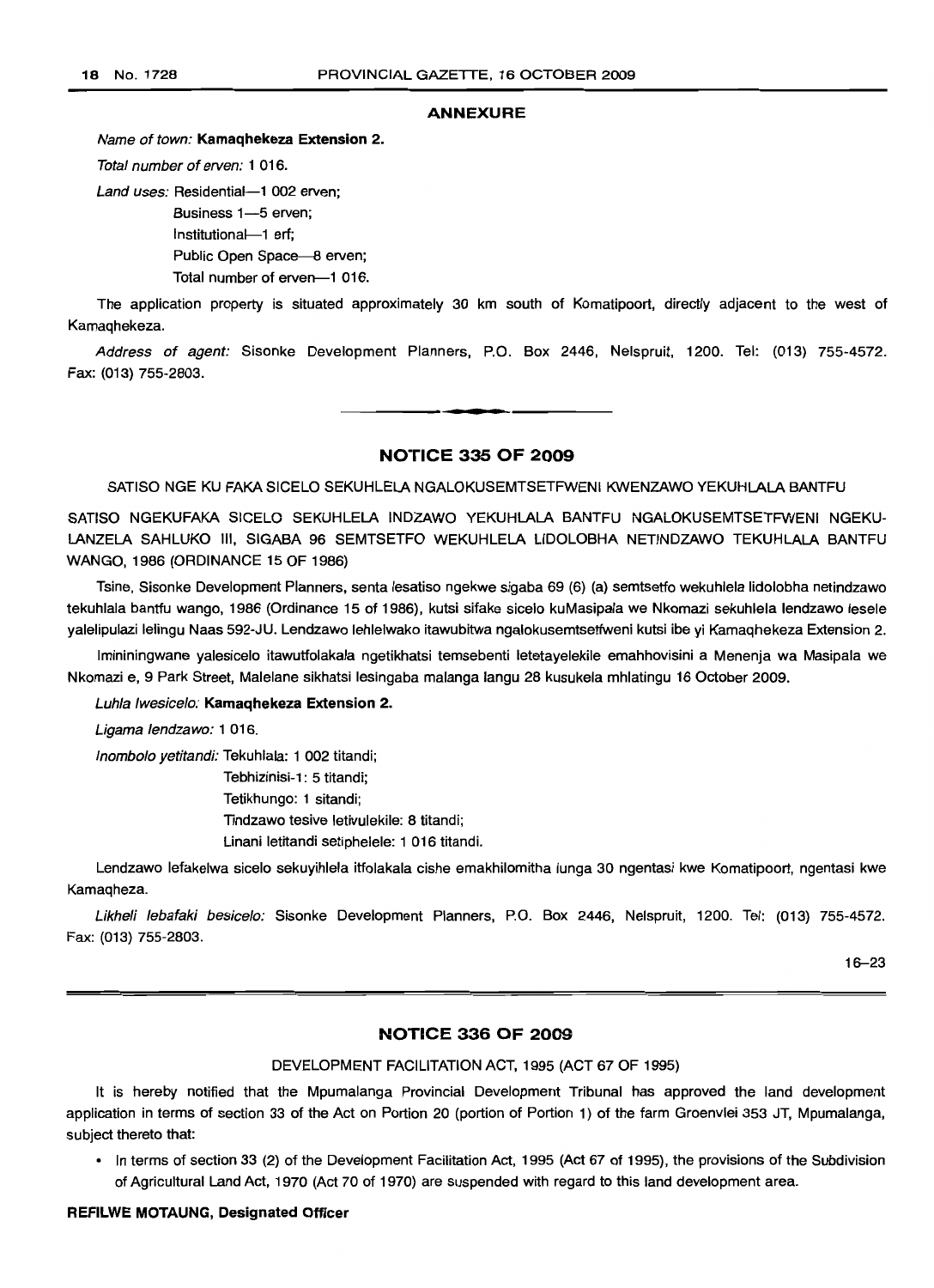# **NOTICE 320 OF 2009**

# **NELSPRUIT AMENDMENT SCHEME 1522**

Notice of application for amendment of the Nelspruit Town Planning Scheme in terms of Section 56(1)(b)(i) of the Town Planning and Townships Ordinance, 1986 (Ordinance 15 of 1986)

I, Liezl van Niekerk, being the authorised agent of the registered owner of Erf 308, Sonheuwel Town (5 Webb Street) and Portion 1 of Erf 311, Sonheuwel Town (1 Webb Street), hereby gives notice in terms of Section 56(1)(b)(i) of the Town Planning and Townships Ordinance 1986, (Ordinance 15 of 1986), that I have applied to the Mbombela Local Municipality for the amendment of the Town Planning Scheme known as the Nelspruit Town Planning Scheme, 1989, by rezoning of the said properties from "Residential 1" to "Special" for overnight accommodation facilities. a conference room and the existing dining room for guests with Annexure conditions (Annexure 1068) to allow for specific development conditions.

Particulars of the application will lie for inspection during normal office hours at the office of the Municipal Manager, Civic Centre, Nelspruit, for a period of 28 days from 9 October 2009.

Objections or representations in respect of the application must be lodged with, or made in writing to the address as indicated hereunder or to the Municipal Manager, POBox 45, Nelspruit, 1200, within a period of 28 days from 9 October 2009.

Address of applicant: Liezl van Niekerk, POBox 7106, Nelspruit, 1200. Tel/Fax: (013 741 4086) E-mail: Ivnplan@telkomsa.net

### **KENNISGEWING 320 VAN 2009**

**- I**

#### **NELSPRUIT WYSIGINGSKEMA 1522**

Kennisgewing van aansoek om wysiging van die Dorpsbeplanningskema ingevolge artikel 56(1 )(b)(i) van die Ordonansie op Dorpsbeplanning en Dorpe, 1986 (Ordonnansie 15 van 1986)

Ek, Liezl van Niekerk, synde die gemagtigde agent van die geregistreerde eienaar van Erf 308, Sonheuwel Dorp (Webbstraat 5) en Gedeelte 1 van Erf 311, Sonheuwel Dorp (Webbstraat 1), gee hiermee ingevolge Artikel 56(1 )(b)(i) van die Ordonnansie op Dorpsbeplanning en Dorpe, 1986 (Ordonnansie 15 van 1986), kennis dat ek by die Mbombela Plaaslike Munisipaliteit aansoek gedoen het vir die wysiging van die Dorpsbeplanningskema bekend as die Nelspruit Dorpsbeplanningskema, 1989, vir die hersonering van gemelde eiendomme vanaf "Residensieel 1" na "Spesiaal" vir oornag akkommodasie fasiliteite, 'n konferensiekamer en die bestaande eetplek vir gaste met Bylae voorwaardes (Bylae 1068) om voorsiening te maak vir spesifieke ontwikkelingsvoorwaardes.

Besonderhede van die aansoek lê ter insae gedurende gewone kantoorure by die kantoor van die Munisipale Bestuurder, Burgersentrum, Nelspruit, vir 'n tydperk van 28 dae vanaf 9 Oktober 2009.

Besware en of vertoë ten opsigte van die aansoek moet binne 'n tydperk van 28 dae vanaf 9 Oktober 2009, skriftelik by die onderstaande adres of by die Munisipale Bestuurder, Posbus 45, Nelspruit, 1200, ingedien of gerig word.

Adres van applikant: Liezl van Niekerk, Posbus 7106, Nelspruit, 1200. Tel/Fax: (013- 741 4086) E-pos: Ivnplan@telkomsa.net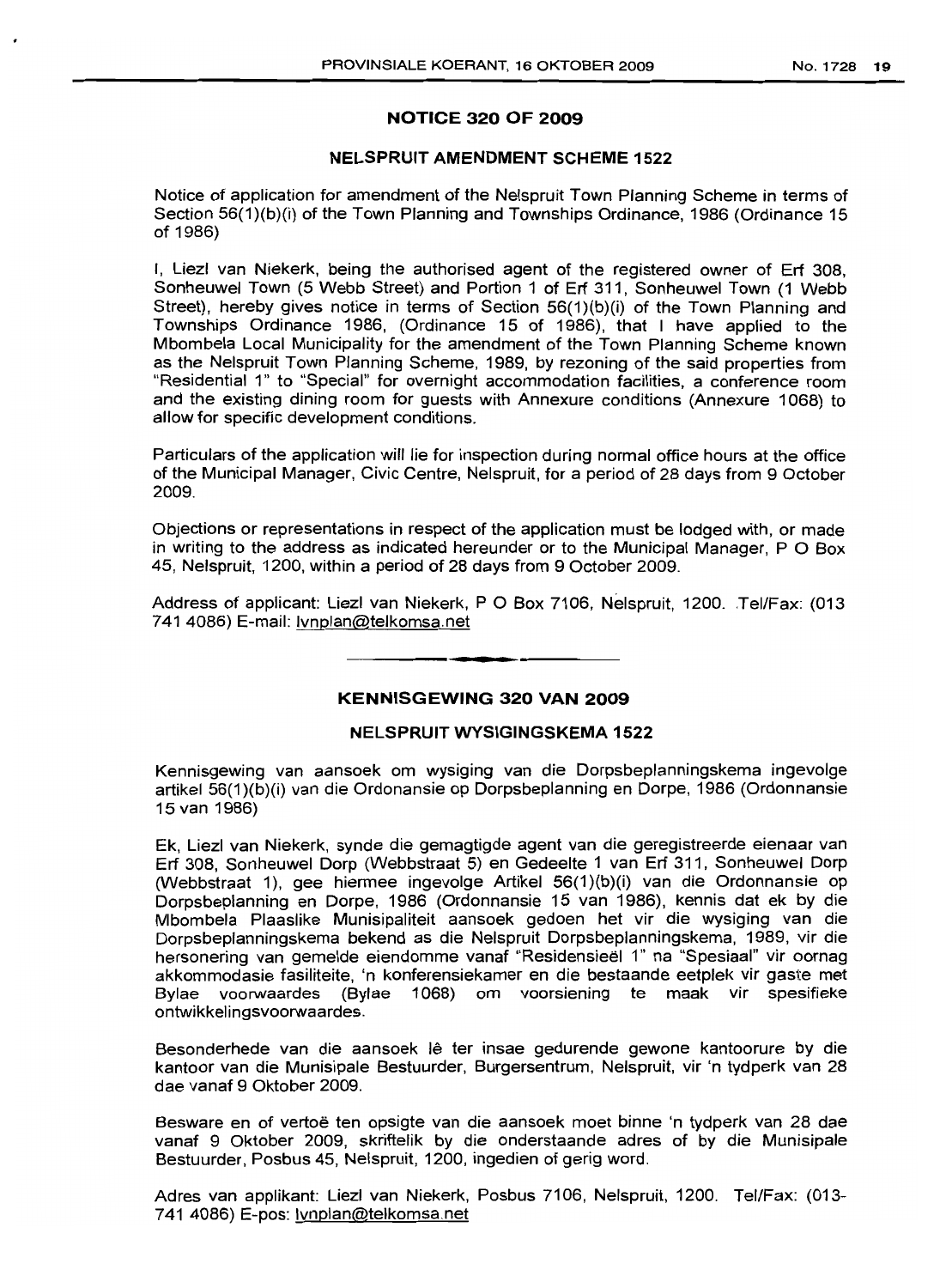# **NOTICE 337 OF 2009**

#### **MPllMALANGA GAMBLING ACT, 1995 (AS AMENDED)**

#### **Re-advertisement of Applications for Site Operator Licenses:**

This Notice serves as a re-advertisement of applications by the following businesses for site operator licences to operate limited payout gambling machines, lodged with the Mpumalanga Gambling Board on 07 August 2009, but previously advertised for the period 31 July 2009 to 31 August 2009. These applications will be open for public inspections and objection at the offices of the Board from 16 October 2009 to 16 November 2009.

Site Owner, Name of business, Id Number, Address:

1. Aaron Mashaba -t/a Jazz Palace

Id: 6010035312084 , Stand no 1115 ext 1, Hlananikahle, Kwaguqua, Witbank

2. Nelson Fana Fana Abel, t/a Sandton Valley Tavern

Id: 7110105643084, Stand no 873 ext 3 Hlananikahle, Kwaguqua, Witbank

3. Jabulani Motha, t/a Mojajo Tavern

Id: 7211145613085, Stand no 6599 ext 10 Hlananikahle, Kwaguqua, Witbank

4. Mathokgo HendrickMasha t/a 2x2 Tavern

Id: 6412225310086, Stand 6964 ext 11 Hlananikahle, Kwaguqua, Witbank

5. Manzini General Dealer & Tavern

Reg: 2007/015756/23, stand no 8158 ext 5  $7<sup>th</sup>$  avenue, Mhluzi, Middelburg

6. Mokgolokoane Eric Sergole, t/a Home Talk Tavern

Id: 6205195604086, stand no 15785 ext 15 Embalenhle, Secunda

7.0upa Johannes Mofokeng, t/a Oupa Tavern

Id: 6602035268082, stand 10045 ext 14 Embalenhle, Secunda

8.Endumbeni Restaurant

Reg: 2007/181196/23, 2278/49 Chris Hani Street, Kanyamazane

9. Tin Cup Live Lounge

Reg: 2001/055508/23, 440 R Tambo Road, Witbank

10. Always Good to Invest 40, Va Funchal Cafe

Reg: 2006/219066/23, 9b Bester Street, Nelspruit

11.Golden Pond Trading, t/a Club H2

Reg: 2006/011963/07, shop A 20 A Anderson Street, Nelspruit

12.Why Not Sports Bar

Reg: 2008/156974/23, cnr of Longfellow & Malherbe Street, Witbank

13. Manuel de Olim, t/a lIanga Eating House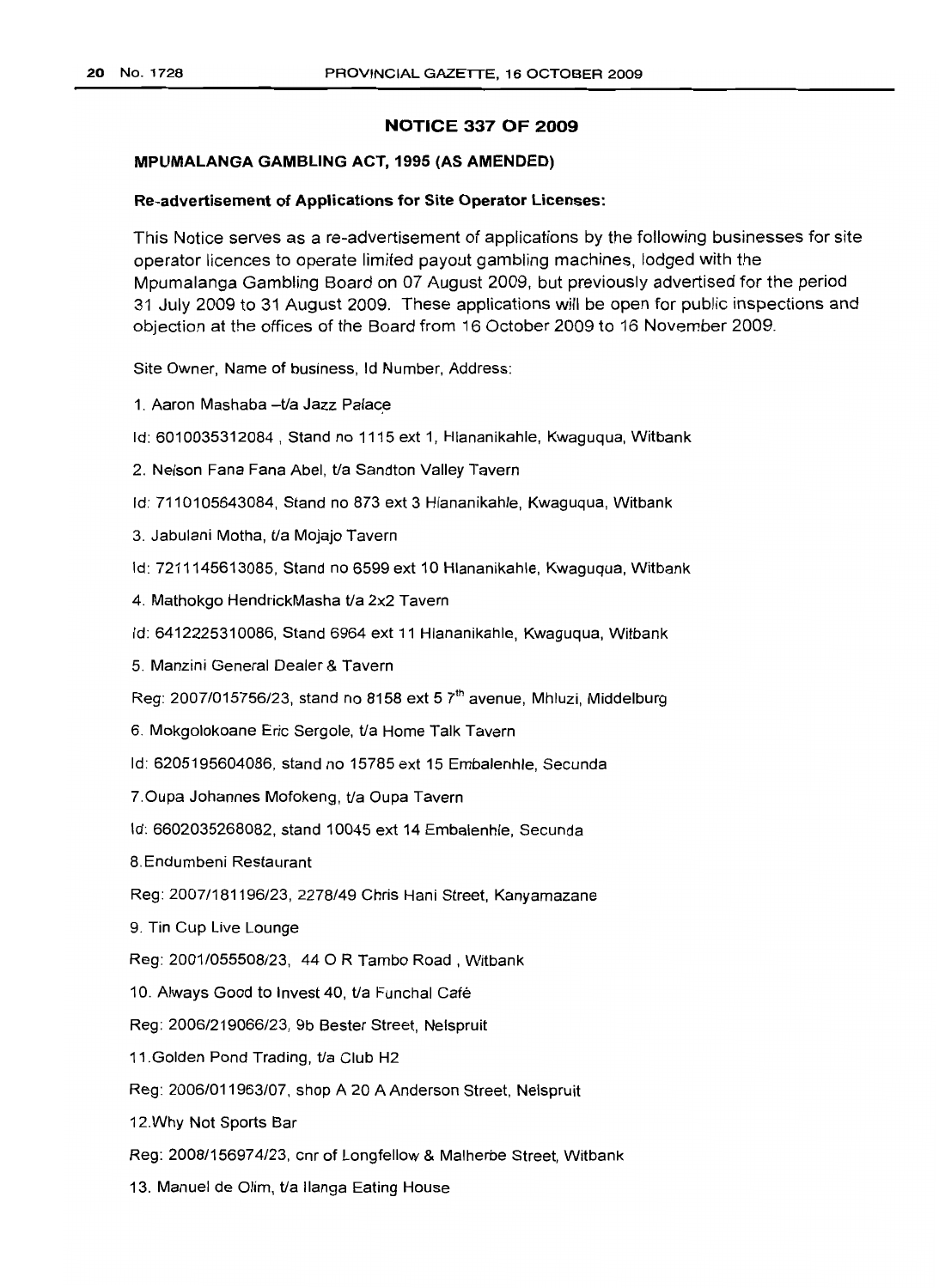Id: 5903145003182, Shop 1, 32 Ruth First Street, Trichardt

14. Ramahlodi William Mhlare, t/a Morwaswi Tavern

Id:5808165853087, stand 1659 Averlon, Mhluzi, Middelburg

15.Ntsoane Elizabeth Sekgobela, tal Star Tavern

Id: 6603030693084, stand 476 Sakhelwe, Dullstroom

16. Moses Skosana, t/a Green point Tavern

Id: 6902055569082, 440 Vulindlela Street, Phola, Ogies

17. Samuel Ndimphiwe Ntakwende, t/a Tshaka Tavern

Id: 6706145376089, stand 1118 Tshaka Street, Lynville, Witbank

18. Masundwini Stanley Mhaule, t/a Mswati Tavern

Id: 670125575082, stand 945, Tokologo, Mhluzi, Middelburg

19. Nondou Property Investment, t/a Amazon Restaurant&Pub

Reg: 2002/010006/07, Falcon crescent centre, shop 1, Cowen Ntuli ,Street Witbank

20. Temba Manley Mbatsane, TIA Club 2000

Id:5109135605081, stand 60 Kabokweni. Nelspruit

21. Temba Manley Mbatsane, TIA Oriental Restaurant

Id:5109135605081, stand 1212 Kabokweni . Nelspruit

22. Clatco Business Investments, t/a Laduma Tavern

Reg: 2002/057469/23, Shop1 Dytico Building, 15 Church Street, Middelburg

23. Petros Tsimishe Munandula, t/a Vukuzenzele Tavern

Id: 5904035468089, stand 8014, Joe Modise Street, ext 6 Vosman, Witbank.

24. Otter Mist Trading 1086 CC

Reg No: 2006/131727/23, 73 Voortrekker Street, Kinross

Attention is directed to the provisions of Section 26 of the Mpumalanga Gambling Act, 1995 that makes provision for the lodging of written objections or representations in respect of the applications.

Such objections or representations should be lodged with the Chief Executive Officer, Mpumalanga Gambling Board, Private Bag X9908, White River, Mpumalanga, 1240, within 30 days from 16 October 2009.